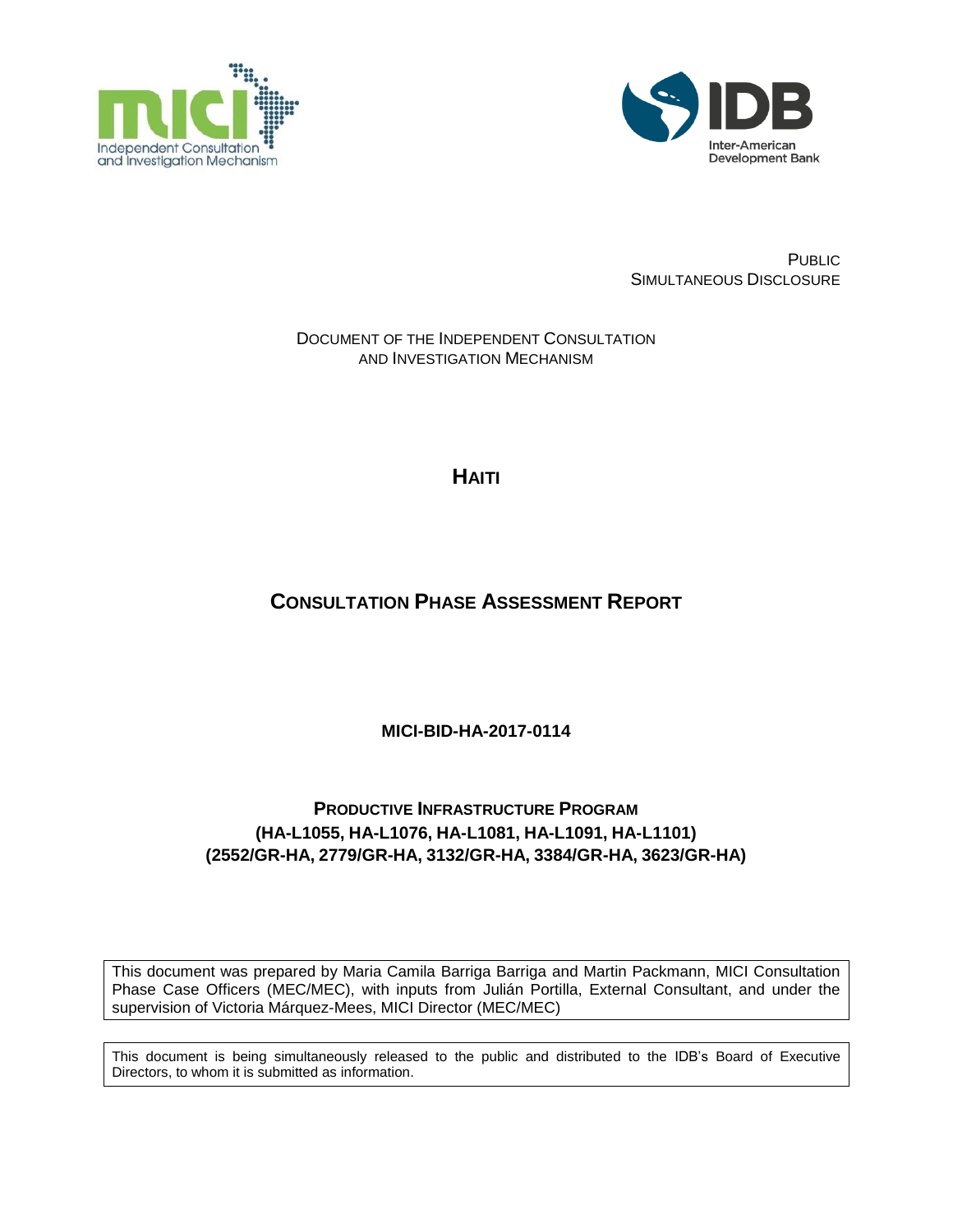#### **ELECTRONIC LINKS**

- 1. Original Request and Annexes (annexes only available in English) <http://www.iadb.org/document.cfm?id=40856184> <http://www.iadb.org/document.cfm?id=40816894>
- 2. IDB Management Response and Annexes regarding Request MICI-BID-HA-2017-114 on the Productive Infrastructure Program operations (HA-L1055, HA-L1076, HA-L1081, among others) <http://www.iadb.org/document.cfm?id=40856397>
- 3. Grant Proposal for the Infrastructure Program (HA-L1055) <http://www.iadb.org/Document.cfm?id=36306587>
- 4. Environmental and Social Impact Assessment for the Infrastructure Program (only available in French) <http://www.iadb.org/Document.cfm?id=36185911>
- 5. Resettlement Action Plan for the Infrastructure Program (HA-L1055) (only available in French) <http://www.ute.gouv.ht/caracol/images/stories/docs/PAR.pdf>
- 6. Implementation of Resettlement Action Plan for the Infrastructure Program (HA-L1055) (only available in French) <http://www.iadb.org/Document.cfm?id=36669359>
- 7. Grant Proposal for the Productive Infrastructure Program (HA-L1076) <http://www.iadb.org/Document.cfm?id=37073118>
- 8. Project Profile for the Productive Infrastructure Program (HA-L1076) <http://www.iadb.org/Document.cfm?id=36769371>
- 9. Environmental and Social Management Report for the Productive Infrastructure Program (HA-L1076) <http://www.iadb.org/Document.cfm?id=36846064>
- 10. Haiti Social Impact Assessment<http://www.iadb.org/Document.cfm?id=37091614>
- 11. Cumulative Environmental Impact Study- Productive Infrastructure Program I-IV (HA-L1076, HA-L1081, HA-L1091, HA-1101) (only available in French) <http://www.iadb.org/Document.cfm?id=39970805>
- 12. Grant Proposal for the Productive Infrastructure Program II (HA-L1081) <http://www.iadb.org/Document.cfm?id=38279164>
- 13. Grant Proposal for the Productive Infrastructure Program III (HA-L1091/ HA-G1035) <http://www.iadb.org/Document.cfm?id=39273513>
- 14. Grant Proposal for the Productive Infrastructure Program IV (HA-L1101) <http://www.iadb.org/Document.cfm?id=40004216>
- 15. Project Profile for the Productive Infrastructure Program (HA-L1101) <http://www.iadb.org/Document.cfm?id=39726001>
- 16. Determination of Eligibility Memorandum <http://www.iadb.org/document.cfm?id=40865670>
- 17. Country Program Evaluation: Haiti 2011-2015 [https://publications.iadb.org/bitstream/handle/11319/8057/Country-Program-Evaluation-Haiti-2011-](https://publications.iadb.org/bitstream/handle/11319/8057/Country-Program-Evaluation-Haiti-2011-2015.pdf?sequence=8&isAllowed=y) [2015.pdf?sequence=8&isAllowed=y](https://publications.iadb.org/bitstream/handle/11319/8057/Country-Program-Evaluation-Haiti-2011-2015.pdf?sequence=8&isAllowed=y)
- 18. Haiti: Towards a New Narrative-Systematic Country Diagnosis [http://documents.worldbank.org/curated/en/319651467986293030/pdf/97341-SCD-P150705-IDA-](http://documents.worldbank.org/curated/en/319651467986293030/pdf/97341-SCD-P150705-IDA-SecM2015-0130-IFC-SecM2015-0071-MIGA-SecM2015-0046-Box391466B-OUO-9.pdf)[SecM2015-0130-IFC-SecM2015-0071-MIGA-SecM2015-0046-Box391466B-OUO-9.pdf](http://documents.worldbank.org/curated/en/319651467986293030/pdf/97341-SCD-P150705-IDA-SecM2015-0130-IFC-SecM2015-0071-MIGA-SecM2015-0046-Box391466B-OUO-9.pdf)
- 19. Strategic Plan for the Development of Haiti : Emerging Country 2030 [http://www.ht.undp.org/content/dam/haiti/docs/Gouvernance%20d%C3%A9mocratique%20et%20etat%20de](http://www.ht.undp.org/content/dam/haiti/docs/Gouvernance%20d%C3%A9mocratique%20et%20etat%20de%20droit/UNDP_HT_PLAN%20STRAT%C3%89GIQUE%20de%20developpement%20Haiti_tome1.pdf) [%20droit/UNDP\\_HT\\_PLAN%20STRAT%C3%89GIQUE%20de%20developpement%20Haiti\\_tome1.pdf](http://www.ht.undp.org/content/dam/haiti/docs/Gouvernance%20d%C3%A9mocratique%20et%20etat%20de%20droit/UNDP_HT_PLAN%20STRAT%C3%89GIQUE%20de%20developpement%20Haiti_tome1.pdf)
- 20. Caracol Industrial Park 2017 Q1 Report [http://www.ute.gouv.ht/bm/documents/appels-offres/Q1\\_YEAR\\_2017\\_PIC.pdf](http://www.ute.gouv.ht/bm/documents/appels-offres/Q1_YEAR_2017_PIC.pdf)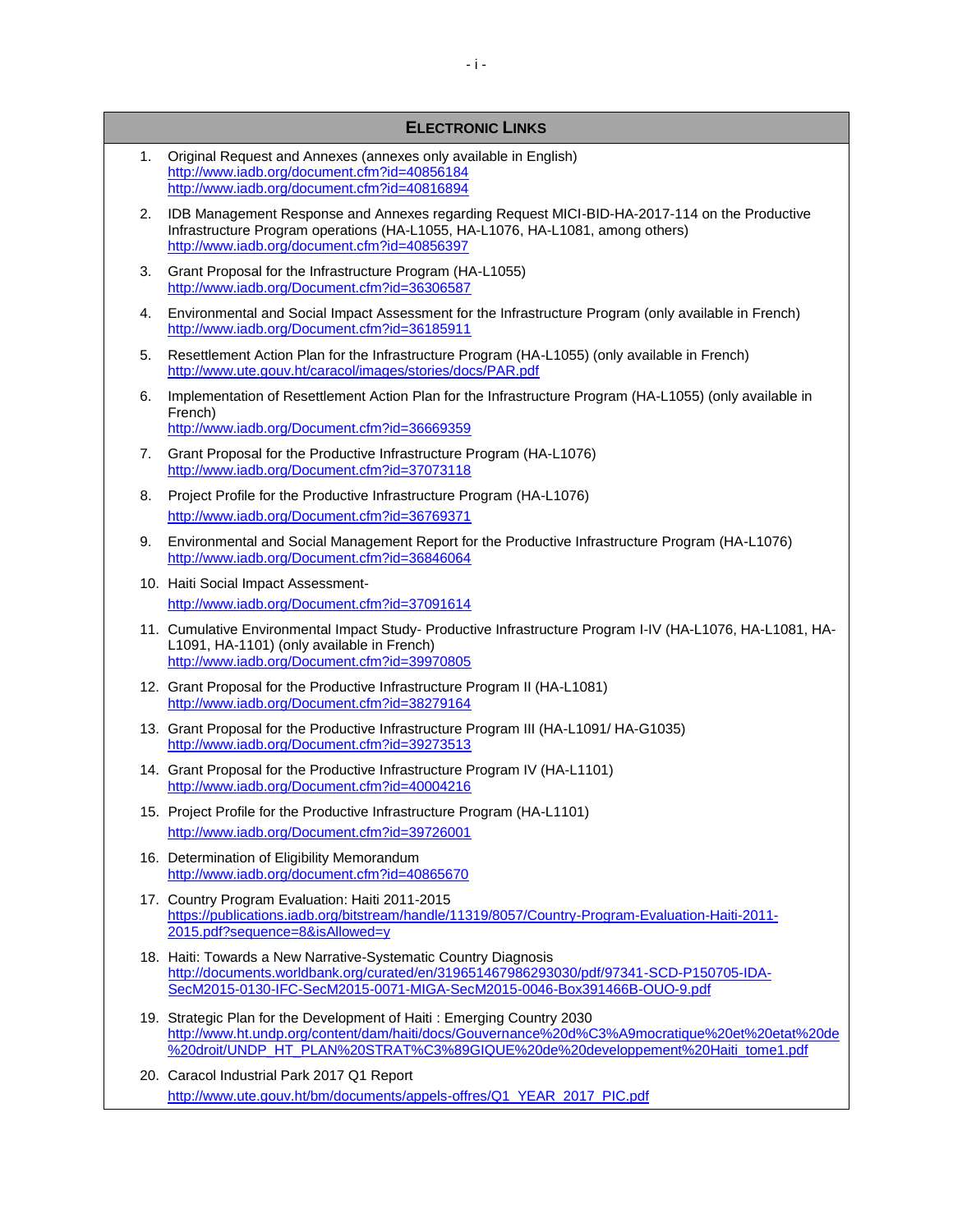#### **ABBREVIATIONS**

| <b>ADTC</b>         | Association pour la Défense de Travailleurs de Caracol et du Trou du Nord<br>(Association for the Defense of Caracol and Trou du Nord Workers)                             |  |
|---------------------|----------------------------------------------------------------------------------------------------------------------------------------------------------------------------|--|
| <b>ALENACT</b>      | Association des Leaders Naturels de Caracol et du Trou du Nord (Association<br>of Natural Leaders of Caracol and Trou du Nord)                                             |  |
| <b>AREDE</b>        | Action pour la Reforestation et la Défense de l'Environnement (Action for<br>Reforestation and Environmental Defense)                                                      |  |
| <b>CIAT</b>         | Comité Interministériel d'Aménagement du Territoire (Inter-ministerial<br>Committee for the Development of the Territory)                                                  |  |
| <b>CSO</b>          | <b>Civil Society Organization</b>                                                                                                                                          |  |
| <b>CODEVI</b>       | Compagnie de Développement Industriel (Industrial Development Company) :<br>An industrial park located in the Northeast Department, near the Dominican<br>Republic border. |  |
| <b>COF</b>          | <b>IDB Group Representative Office in the Host Country</b>                                                                                                                 |  |
| <b>DGI</b>          | Direction Générale des Impôts (General Direction of Taxation)                                                                                                              |  |
| <b>ESG</b>          | <b>Environmental Safeguards Unit</b>                                                                                                                                       |  |
| Executing<br>Agency | The Technical Execution Unit of the Ministry of Economy and Finance of Haiti.                                                                                              |  |
| <b>GDP</b>          | <b>Gross Domestic Product</b>                                                                                                                                              |  |
| <b>GOH</b>          | Government of Haiti                                                                                                                                                        |  |
| <b>IDB</b>          | Inter-American Development Bank                                                                                                                                            |  |
| Kolektif            | Kolektif Peyizan Viktim Tè Chabè" (Peasants Collective of Victims of the<br>Chabert),                                                                                      |  |
| <b>MEF</b>          | Ministry of Economy and Finance of Haiti                                                                                                                                   |  |
| <b>MICI</b>         | Independent Consultation and Investigation Mechanism                                                                                                                       |  |
| OP                  | <b>Operational Policy</b>                                                                                                                                                  |  |
| <b>OVE</b>          | Office for Evaluation and Oversight                                                                                                                                        |  |
| <b>PIC</b>          | Parc Industriel de Caracol (Caracol Industrial Park)                                                                                                                       |  |
| Program             | Productive Infrastructure Program and other related financing operations by<br>the IDB relevant to the design, construction and operation of the Caracol                   |  |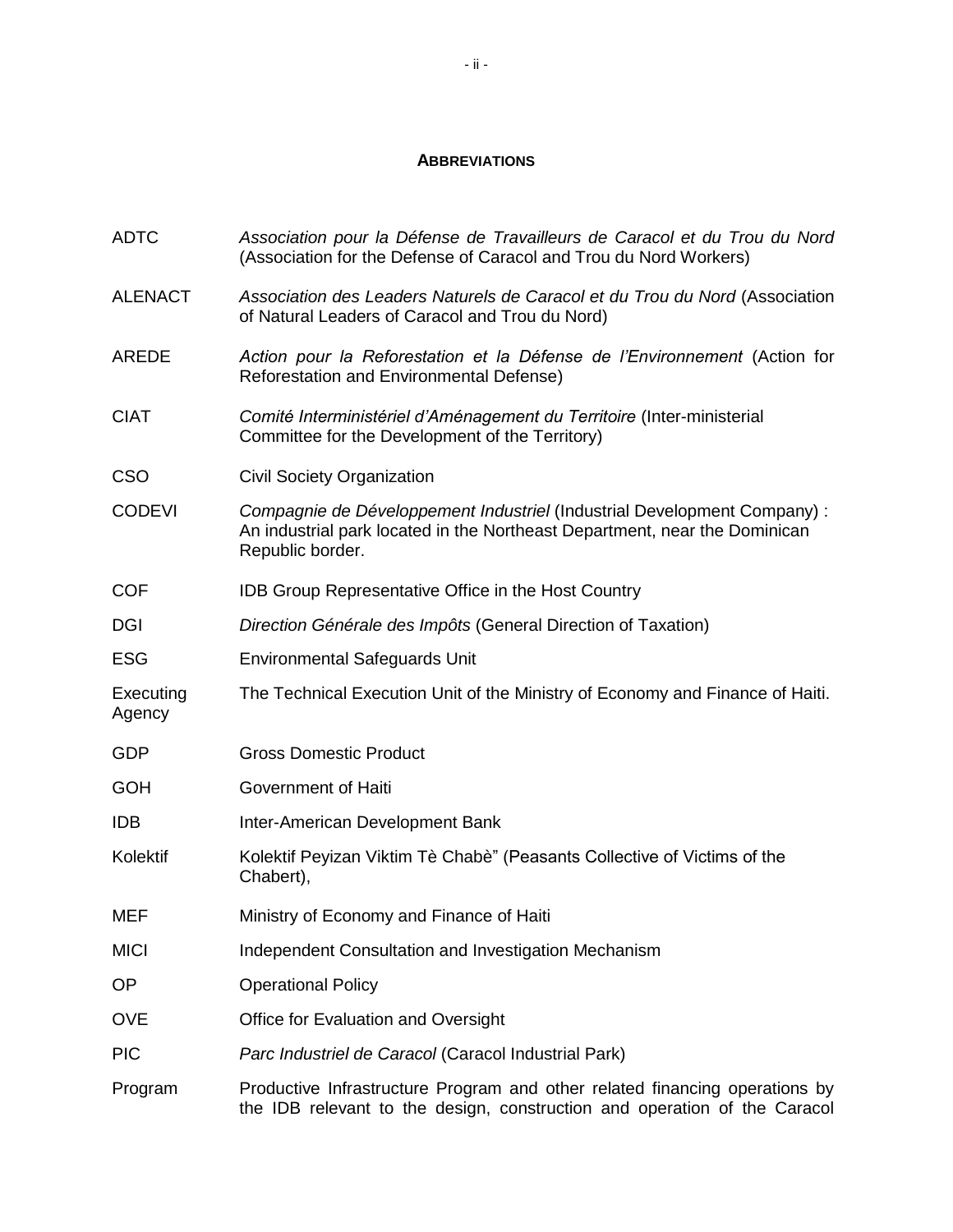Industrial Park

- SONAPI *Société Nationale des Parcs Industriels* (National Society of Industrial Parks)
- USAID US Agency for International Developmen*t*
- UTE *Unité Technique d'Exécution* (Technical Execution Unit).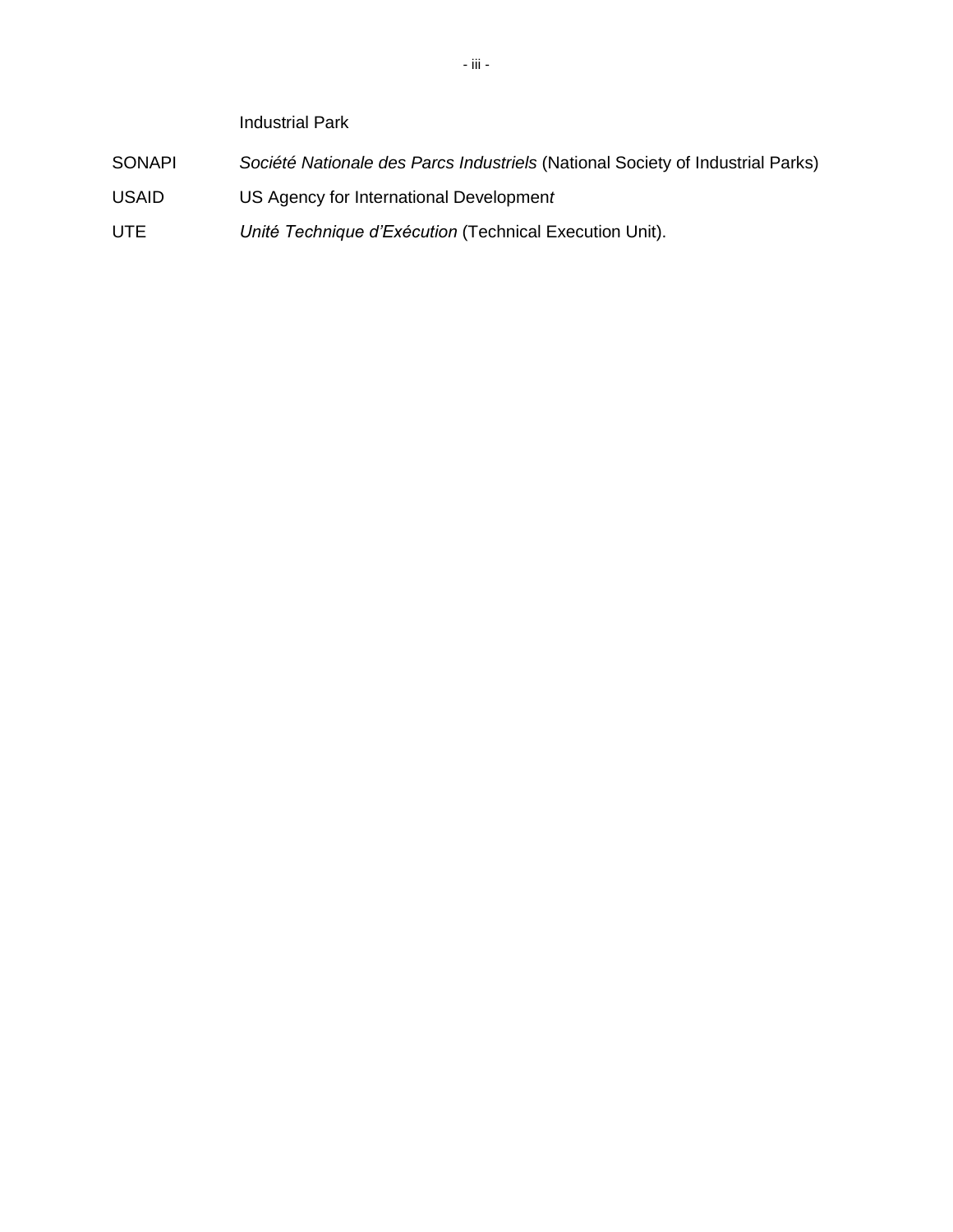### **CONTENTS**

#### **EXECUTIVE SUMMARY**

| $\mathsf{L}$ |                             |                                                          |  |
|--------------|-----------------------------|----------------------------------------------------------|--|
|              | Α.<br><b>B.</b><br>C.<br>D. |                                                          |  |
| II.          |                             |                                                          |  |
|              | Α.                          |                                                          |  |
|              | B.<br>C.                    | Assessment timeline for Request MICI-BID-HA-2017-0114 10 |  |
|              | D.                          |                                                          |  |
| III.         |                             |                                                          |  |
|              | Α.                          |                                                          |  |
|              | <b>B.</b><br>C.<br>D.       |                                                          |  |
|              | Ε.<br>F.                    |                                                          |  |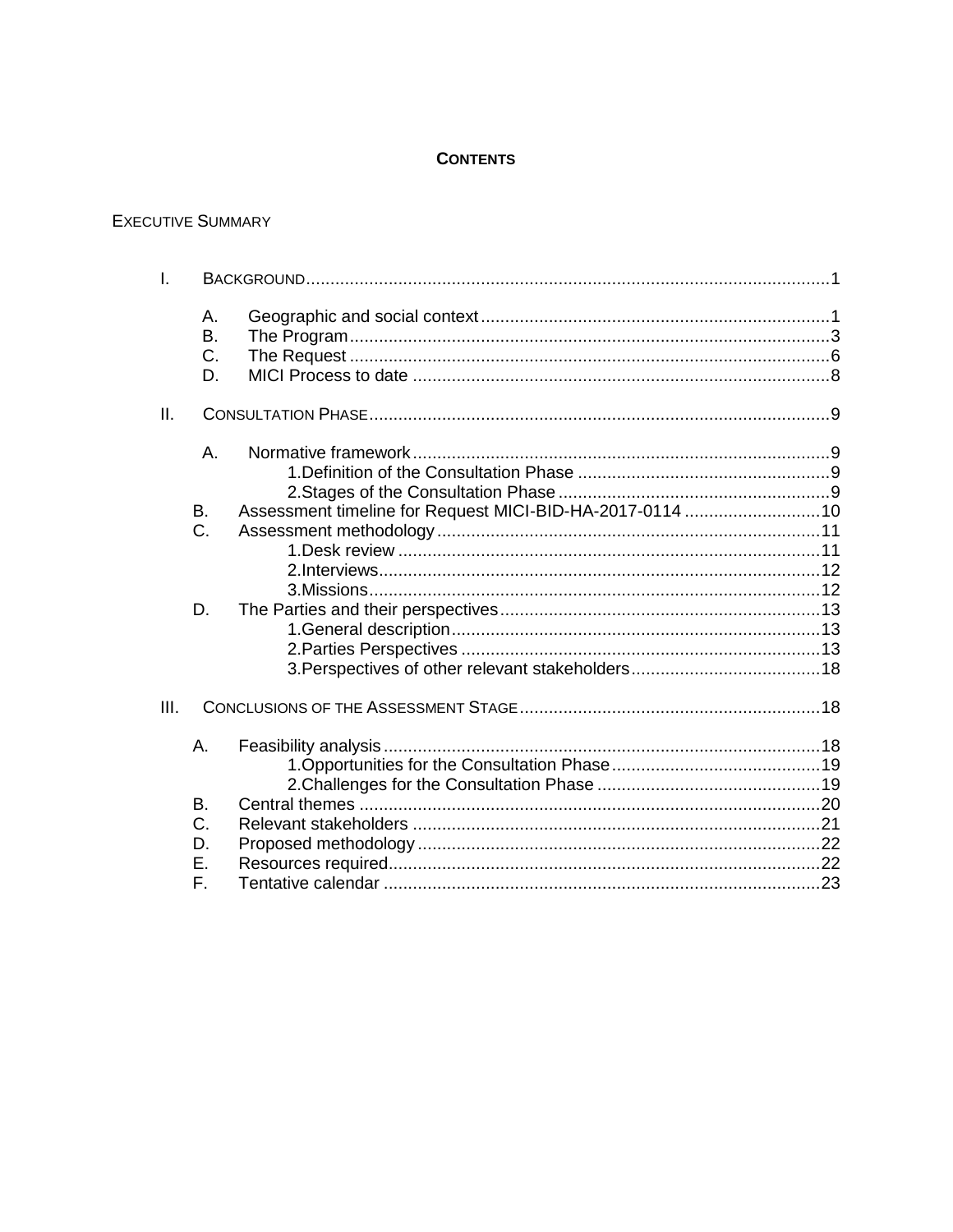#### EXECUTIVE SUMMARY

The Caracol Industrial Park is located in Haiti's Northeast Department, near the Communes of Caracol, Limonade, Trou du Nord and Terrier Rouge. The Northeast Department has been characterized for being one of the poorest and least populated regions of the country.

As part of the Haitian Government's decentralization strategy in response to the need to correct regional economic imbalances, the Inter-American Development Bank (IDB) has supported the Haitian Government with the development of the PIC, since its conception, through five investment grants and 12 technical cooperation operations; these aimed at contributing to the socioeconomic development of Haiti's northern region by creating jobs through the establishment of manufacturing enterprises in the PIC, the strengthening of the government's capacity, and the environmental and social improvement of the areas surrounding the Park.

PIC construction began in 2011 with the erection of a temporary perimeter fence on January  $4<sup>th</sup>$ to delineate the initial borders of the Park, thus requiring the displacement of farmers working the identified land. According to the Haitian authorities, at that time only people working in approximately 50 plots were affected. The Requesters, however, allege that a greater number of plots were affected.

According to the Request received by MICI and records available, those farmers and others working in plots that would be affected shortly after the erection of the fence, by the PIC construction, were alarmed at the changes occurring. The Government of Haiti, through its Technical Execution Unit (an agency under the Ministry of Economy and Finance of Haiti), began a process of community engagement aimed at compensating the farmers for the impending displacement from the farmland. While only three farmers had houses on the land, many more depended on the land as their main source of income and an important portion of their food supply. After the displacement, and according to Haitian law and the IDB's relevant Operational Policies, the Executing Agency formulated a Compensation Plan that envisaged a land for land compensation option for the affected farmers. Despite being the preferred option, the materialization of the land for land solution was not ultimately possible. As a result, a cash compensation for the loss of land, combined with temporary compensations for food security and loss of income, were disbursed. The last disbursement of cash compensation was made in 2014, having been initiated on September 2011. Additionally, the Plan comprised different options for the affected people identified as vulnerable. These options included: land vouchers, pensions and housing; the latter remains in process for 10 of the affected people.

On January  $12<sup>th</sup>$ , 2017, the MICI received a Request submitted by members of three Civil Society Organizations, on behalf of the "Kolektif Peyizan Viktim Tè Chabè", regarding the Productive Infrastructure Program and other related Operations financed by the IDB. The collective was formed in 2014 and is comprised of families evicted from farmland they had been working on within the perimeter of the PIC.

The Request alleged that the compensation process did not respect several IDB Operational Policies, including Involuntary Resettlement (OP-710), Gender Equality in Development (OP-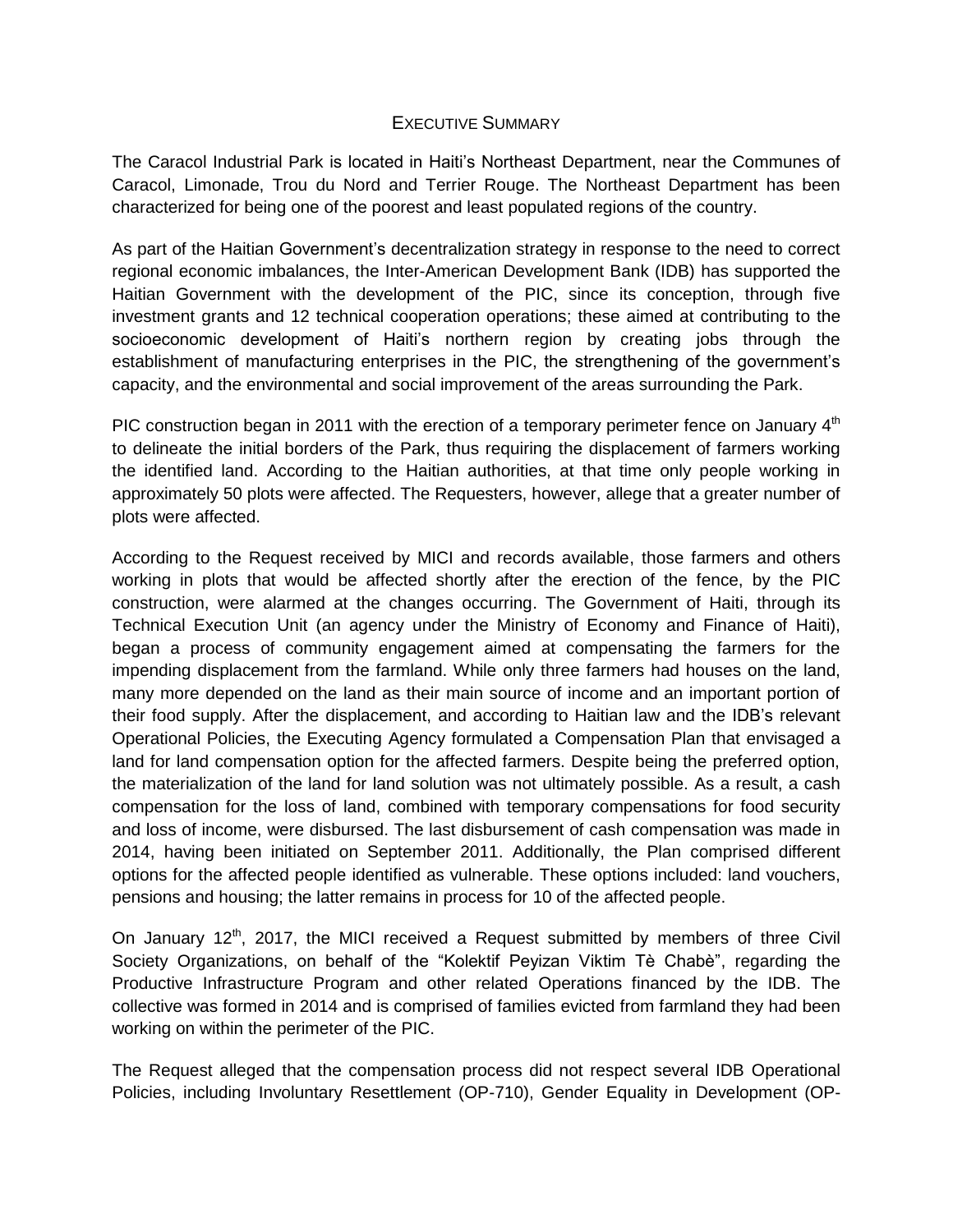761), Environmental and Safeguards Compliance (OP-703) and Access to Information (OP-102). The Request also outlined several problems, such as inadequate notice of the resettlement, inadequate compensation, a faulty community consultation process, negative environmental and social consequences--especially for women and girls--and ultimately, a lack of opportunities for transition to new livelihoods for those affected by the PIC. In sum, the complaint alleges that, as a result of the displacement and the consequent compensation process, those affected are currently worse off than before the commencement of the PIC. The Requesters ask that the complaint be managed under both MICI phases; the Consultation Phase and the Compliance Review Phase.

Pursuant to Section G of the MICI Policy (document MI-47-6), on March 23<sup>rd</sup>, 2017, the MICI Director concluded that this Request was eligible to be processed by MICI. Therefore, the Request was transferred to the MICI Consultation Phase, and the Assessment process was initiated, as foreseen by the MICI Policy. The MICI team undertook an extensive desk review of the Program's documents, conducted interviews with relevant stakeholders, and conducted two field missions to Port-au-Prince and the Project zone, with the objectives of (i) understanding the alleged Harm<sup>1</sup>; (ii) identifying the perspectives of stakeholders, and (iii) assessing the willingness of the primary stakeholders (Requesters, IDB Management and Executing Agency) to participate in a Consultation Phase Process. The MICI team wishes to thank those interviewed for their candor and their patience during our visits and all throughout the assessment process.

During the Assessment, the MICI team was able to chart the following points of convergence and divergence among stakeholder perspectives:

Firstly, the Requesters expressed their interest in moving forward with a process that would help to restore their livelihoods and repair the Harm allegedly caused by the Program. During the Assessment, not only did the Requesters propose to discuss different solutions to the alleged Harm, but also expressed their concerns regarding the Consultation Phase Process. They are therefore willing to engage in a dialogue to discuss (i) different measures that would restore their living conditions in a sustainable manner; (ii) a review on the vulnerability criteria and the method used to calculate the financial compensation, and (iii) opportunities to improve consultation on current and future environmental and social impacts of the PIC. Primary among the Requesters' concerns is the possibility that not all the relevant actors will agree to participate in the Process.

Secondly, according to IDB Management, every effort has been made to promote fair and adequate compensation to the people affected by the Program, including the promotion of land for land as the first and most preferable option of compensation. Nevertheless, and taking into consideration the difficulties encountered throughout the compensation process, IDB Management has stressed that if any possible measures aimed at enhancing the livelihoods of the affected group exist, these measures should be analyzed and defined through a multi-

l <sup>1</sup> According to the MICI Policy, Harm is defined as "any direct, material damage or loss. Harm may be actual or reasonably likely to occur in the future (MI-47-6, 2015 p. 2).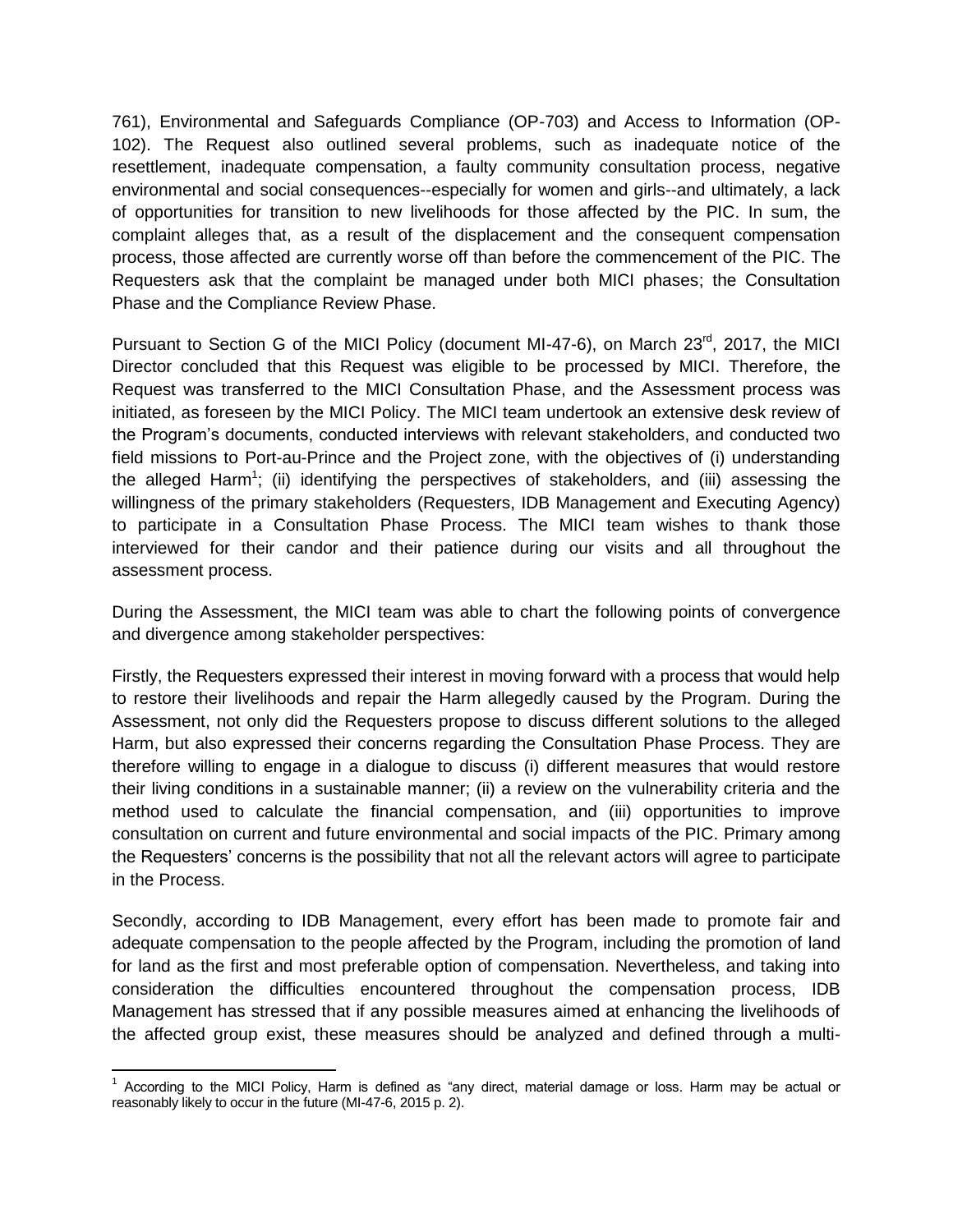stakeholder process. This process should not only respect and enhance the IDB's relevant Operational Policies, but also be guided by principles of equity and transparency.

Finally, the UTE's perspective asserts that the compensation process was carried out appropriately, carefully and in good faith, following the guidelines established by the Operational Policies of the IDB to the extent possible**.** In regards to the consultation and community participation for the design of the Compensation Plan, the UTE stressed that these measures were carried out in an inclusive manner, ensuring the presence of all the affected individuals and interested Parties. In terms of compensation, the UTE found that a land for land compensation option was the most suitable for the Program. However, strong opposition arose from a separate group of farmers who claimed the land designated for resettlement, leading the UTE to abandon this option and renegotiate the Compensation Plan in 2013. Ultimately, a cash compensation for those identified as non-vulnerable, and options including pensions, housing and land vouchers for those identified as vulnerable were included by the UTE and accepted by the affected individuals. At present, it is important to note that the UTE is in the process of hiring an independent consultancy firm to conduct an evaluation of the impact of the PIC Resettlement Plan on the impacted population and make recommendations on how to mitigate the negative impacts that may be identified. The UTE has therefore expressed its preference that the evaluation be completed prior to engaging in any dialogue process that may affect or create a bias in its outcomes. On the other hand, the UTE has expressed concerns about the involvement of CSOs that, in 2013, were opposed to resettling people on the identified land, and who are now working closely with the Requesters in the MICI Process.

Regarding other stakeholders, the MICI team interviewed several actors who praised the UTE for what they saw as its good faith efforts to fairly compensate farmers; however, they also underscored that the current ability of farmers to make a living was severely limited.

In this context, three primary stakeholders were identified by the MICI team during the Consultation Phase Assessment. These Parties are: IDB Management, the Kolektif and UTE. The Parties stressed their willingness to move forward and participate in the Consultation Phase Process facilitated by MICI, understanding that this is a voluntary process. Also within this Assessment, the MICI team identified both opportunities and challenges. Among the opportunities, two key elements are highlighted:

- a. The development of two new data sources that may assist the Parties to obtain a reasonably accurate picture of the current state of those who were compensated for losses related to the construction of the PIC. Both the UTE (through the hiring of a consultancy firm to undertake an evaluation of the Resettlement Plan impacts) and the Requesters (themselves carrying out a survey of an estimated 400 individuals that claim to be affected) are promoting and contributing to new information in this regard.
- b. Perhaps the single-most important opportunity for a Consultation Phase Process is the possibility of addressing any potential impact in livelihoods resulting from the economic displacement, and meaningfully improving the lives of those affected by the PIC.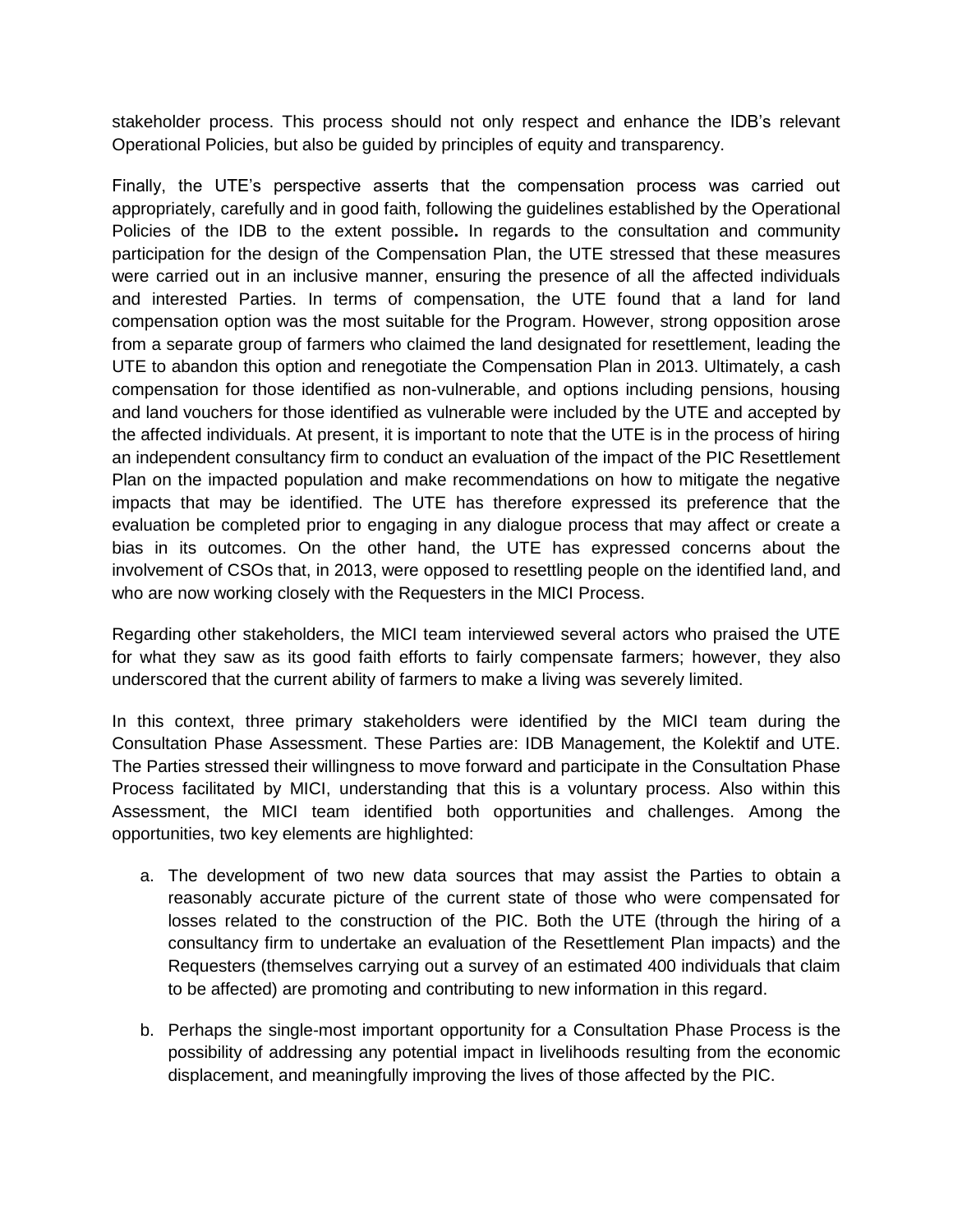Among the most important challenges, the following points could be highlighted:

- a. Leveling of information amongst the Parties.
- b. Setting a common baseline of the affected population.
- c. Transition to new forms of income generation: given the major economic transformation that occurred in Caracol with the arrival of the PIC, finding alternatives for the displaced farmers to benefit from these new economic dynamics could be a key challenge.
- d. Finding a balance between the needs to achieve on-the-ground solutions, and the speed of institutional processes, while taking into consideration the importance of transparency and access to information as key elements to maintaining the trust and goodwill between the Parties.

As per this Assessment Report, the Parties have manifested their will to participate in a Consultation Phase Process subject to certain conditions which are detailed in this document. Therefore, in compliance with paragraphs 28 to 30 of its Policy, the MICI concludes that a Consultation Phase Process is feasible and will work with the Parties to establish its course of action, method and timeline in the coming weeks.

This Assessment Report is being distributed to the Requesters, IDB Management, Executing Agency and the Board of Executive Directors for information. Once it is distributed to the Board, the document will be posted in the MICI Public Registry [\(MICI-BID-HA-2017-0114 case record\)](http://www.iadb.org/en/mici/complaint-detail,19172.html?ID=MICI-BID-HA-2017-0114).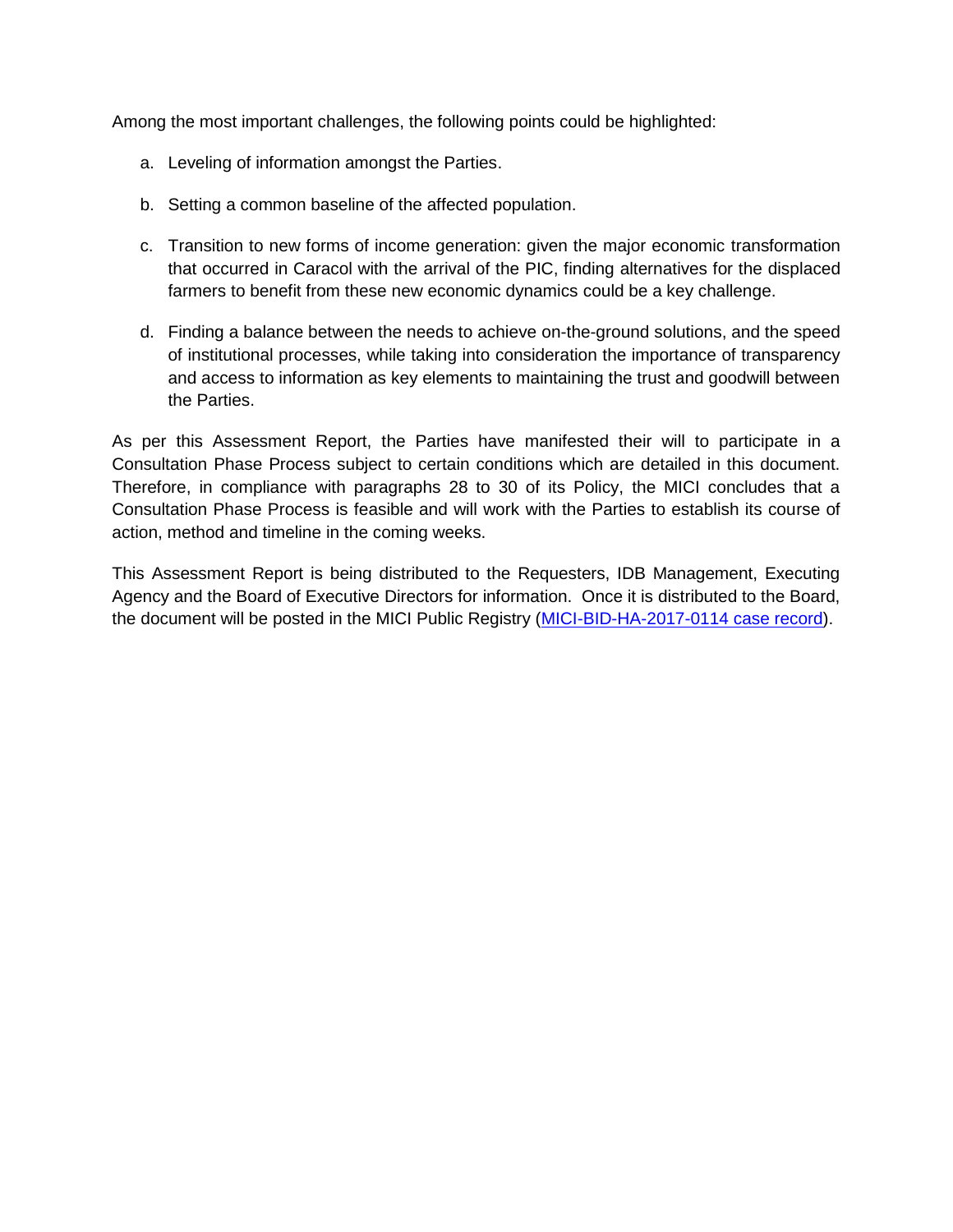#### **I. BACKGROUND**

#### <span id="page-9-1"></span><span id="page-9-0"></span>**A. Geographic and social context**

- 1.1 The Caracol Industrial Park is located in Haiti's Northeast Department, close to the Communes of Caracol, Limonade, Trou du Nord and Terrier Rouge. The nearest airport is located in the city of Cap Haitien. The Northeast Department has been characterized for being one of the poorest and least populated regions in the country. With an annual per capita GDP of approximately USD\$833 in 2014<sup>2</sup>, 44 percent of the Northeast Department's population live in extreme poverty<sup>3</sup>.
- 1.2 Out of a total population of 10.9 million in Haiti, it was estimated in 2012 that 416,137 people lived in the Northeastern Corridor<sup>4</sup>. 54.7 percent of the Department's population is considered actively employed<sup>5</sup>. In terms of employment, the most recent figures, calculated in 2007, suggested 64 and 68 percent unemployment in Limonade and Trou du Nord, respectively<sup>6</sup>. Likewise, 38% of households in Caracol consisted families without working family members<sup>7</sup>.
- 1.3 In regards to infrastructure, in 2012 the northern region exhibited significant deficiencies in terms of the availability of secondary roads, electricity, drinking water and other basic services<sup>8</sup>. Indeed, Haiti has been characterized by serious economic imbalances between its regions. In the same year (2012), Port-au-Prince alone accounted for 66 percent of GDP and 80 percent of the country's industrial, commercial and financial activities<sup>9</sup>.
- 1.4 Despite the above-mentioned historical imbalances, the region has been experiencing important changes in terms of infrastructure and economic activities. The Strategic Plan for Haiti's Development, which is the country's strategy in response to the 2010 earthquake, dedicated one section to proposed actions aiming at developing regional economic poles outside the capital<sup>10</sup>. In this context, the IDB supports this explicit regional approach to Haiti's post-earthquake development and, at the request of the Haitian Government, has identified the Northern Economic Growth Pole (NEGP) as an area of focus.

<sup>&</sup>lt;u>2</u><br><sup>2</sup> Inter-American Development Bank. Office of Evaluation and Oversight (July 2016) "Country Program Evaluation: Haiti

<sup>2011-2015&</sup>quot; [online] Available at the Electronic Links Section, p. 4.<br><sup>3</sup> The World Bank (May 2015) "Haiti: Towards a New Narrative-Systematic Country Diagnosis" [online] Available at the Electronic Links Section, p. 20

<sup>4</sup> 2015 Estimates by the Institut Haïtien de Statistique et d'Informatique (IHSI). Found in: IDB (2015) "HA-L1101: Productive Infrastructure Program IV-Project Profile" Available at the Electronic Links Section.

<sup>&</sup>lt;sup>5</sup> IDB (November 13, 2015) "Cumulative Environmental Impact Study- Productive Infrastructure Program I-IV (HA-L1076, HA-L1081, HA-L1091, HA-1101)" [online] Available at : at the Electronic Links Section, p. 86.

<sup>&</sup>lt;sup>6</sup> Ibid.  $\frac{7}{1}$  Ibid.

 $^8$  IDB (2012) "HA-L1076: Loan Proposal". Available at the Electronic Links Section, p. 3.

<sup>&</sup>lt;sup>9</sup> IDB (2012) "HA-L1076: Project Profile" Available at the Electronic Links Section,, p. 1.

<sup>&</sup>lt;sup>10</sup> Haiti Government (May 2012) "Strategic Plan for the Development of Haiti: Emerging Country 2030" [online] Available at the Electronic Links Section, p. 43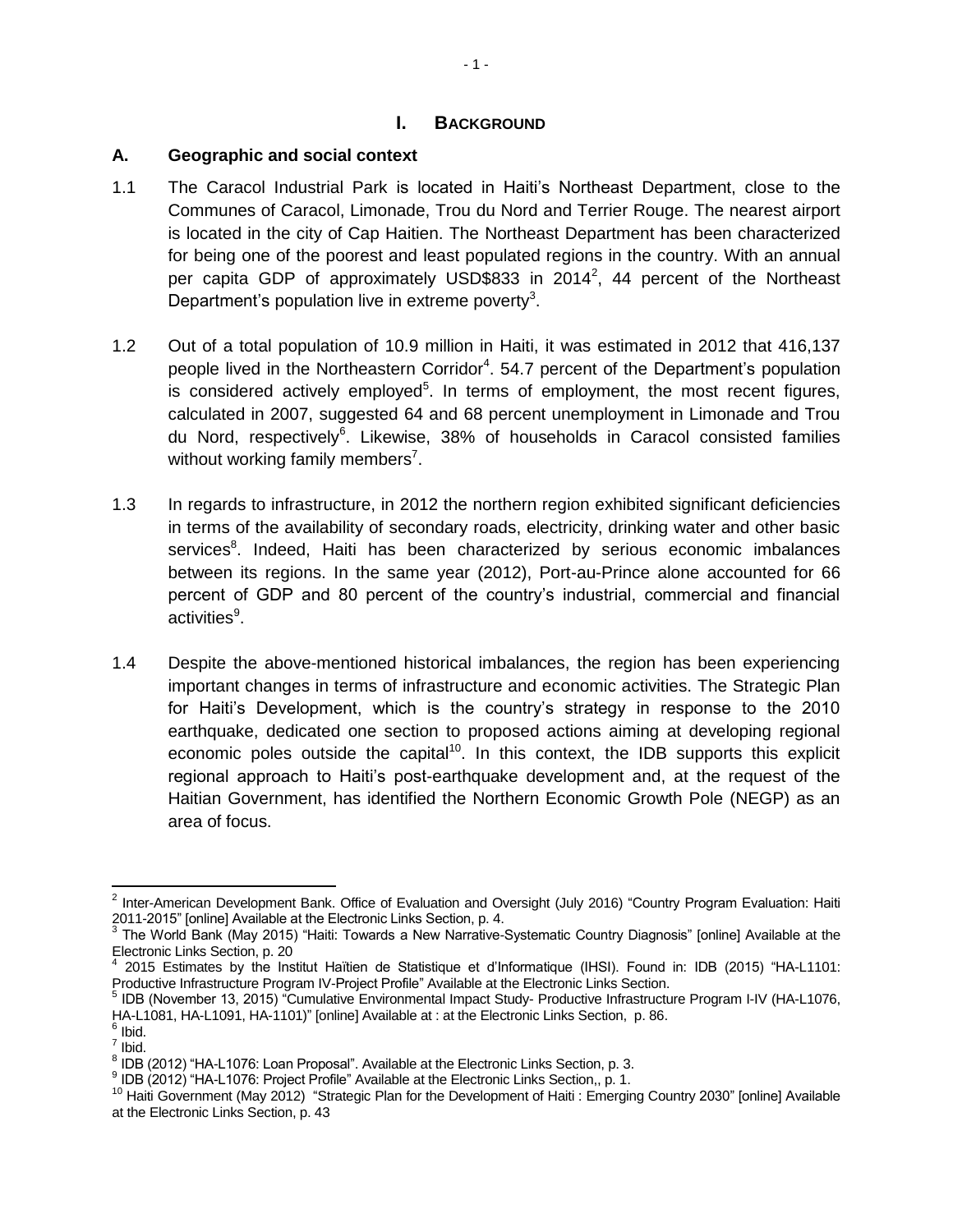- 1.5 In this framework, the Bank has supported the development of (i) roads connecting northern inland cities with Cap Haitian, and the border shared with the Dominican Republic to Port-au-Prince; (ii) housing projects in Terrier Rouge and Ouanminthe; (iii) tourism initiatives in the region, and (iv) private sector development through the Caracol Industrial Park and the necessary infrastructure for integrating the Park into the northern region<sup>11</sup>.
- 1.6 Other projects contributing to the development of the region through different funding sources<sup>12</sup> are: Limonade University, social housing projects, agricultural projects in Trou du Nord, the provision of electricity to Caracol and surrounding cities through the PIC's power plant, and the rehabilitation of Cap Haitien's port<sup>13</sup>. Map 1 below presents the location of these development initiatives in the region.
- 1.7 In regards to economic activities, the northern region has been focused on traditional activities; agriculture, fishing and commerce represent the major sectors of employment. Data from 2007 showed that 39% of the region's actively employed population worked in fishing, 23% in agricultural activities, and 23% in commerce<sup>14</sup>.
- 1.8 In recent years, as a result of the transformational investment made in the region, the manufacturing sector has also become an important source of employment. In the first quarter of 2017, the Northeast Department hosted 43% of the country's apparel jobs<sup>15</sup>. Caracol Industrial Park accounts for 24% of these jobs, while CODEVI accounts for  $19\%^{16}$ .
- 1.9 The growth in the garment industry has been the result of the GOH's strategy to benefit from the country's proximity to the United States. In this context, the US Government has supported the development of industry in Haiti by providing special conditions to imported Haitian goods; the 2008 Haitian Hemispheric Opportunity through Partnership Encouragement Act (HOPE II) granted duty-free treatment of textiles, apparel and other goods until 2018. Likewise, the post-earthquake Haiti Economic Lift Program Act (HELP) of May, 2010 expanded duty-free access to other apparel goods until 2020<sup>17</sup>.

 $\overline{\phantom{a}}$ <sup>11</sup> IDB (November 13, 2015) Op. Cit., pp. 54-74.

<sup>&</sup>lt;sup>12</sup> The Dominican Republic Government and USAID among others have participated in the funding of these and other regional development initiatives.

 $13$  Ibid.

 $14$  Ibid.

<sup>&</sup>lt;sup>15</sup> SONAPI (2017) "Parc Industriel de Caracol: Q1 Report" [online] Available at the Electronic Links Section, p. 6  $16$  Ibid.

<sup>&</sup>lt;sup>17</sup> IDB (February 10, 2012) "Haiti Social Impact Assessment" [online] Available at Electronic Links Section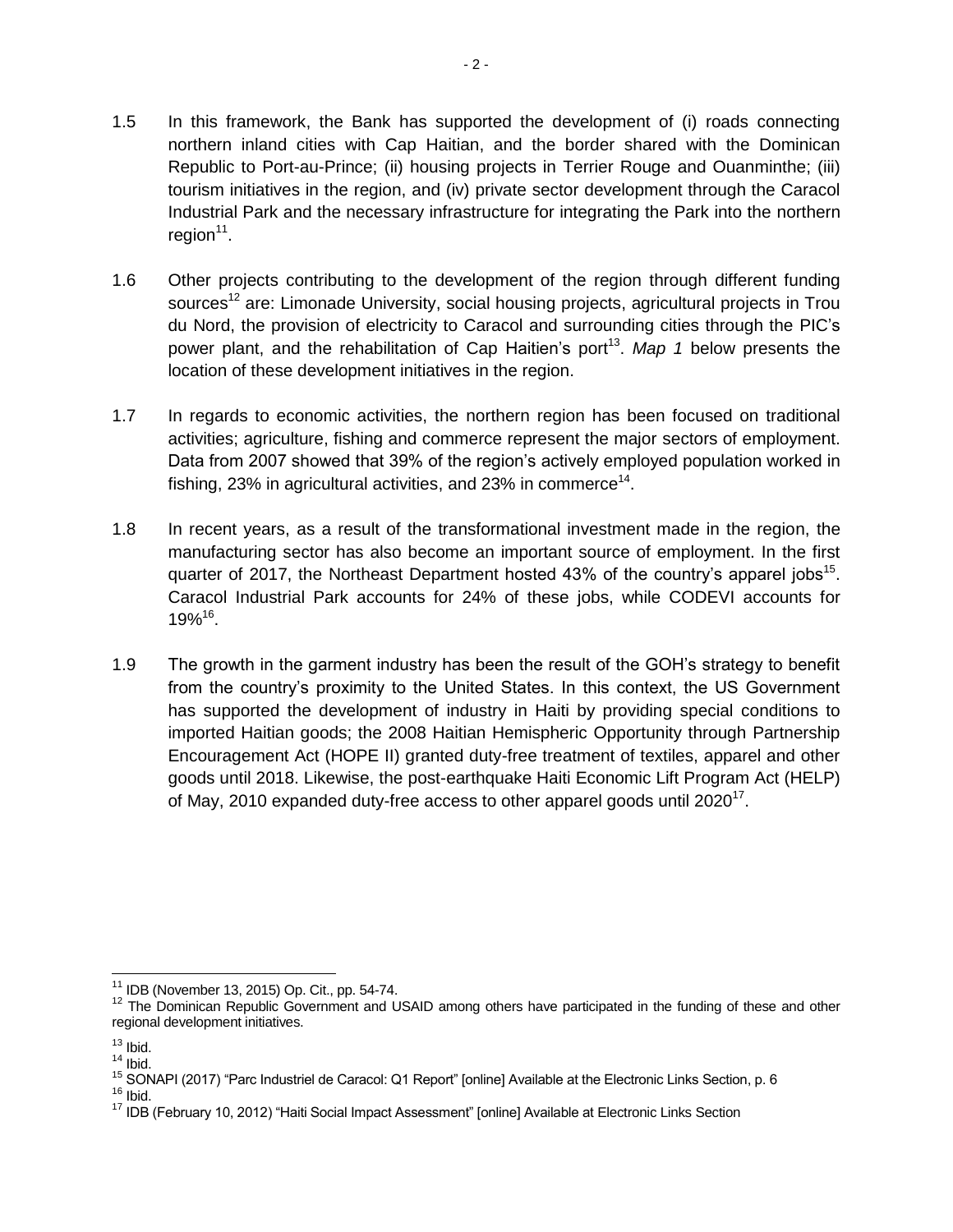

**Map 1. Location of the Caracol Industrial Park**

Source: CIAT. Plan d'Aménagement du Nord-Nord Est. P. 14

#### <span id="page-11-0"></span>**B. The Program**

- 1.10 The Caracol Industrial Park, previously called the Industrial Park of the North, is part of a multiphase industrial program. As part of the Haitian Government's decentralization strategy and responding to the need to correct regional economic imbalances, the IDB has supported the Haitian Government, since the conception of the Program, through different non-reimbursable investment grant and technical cooperation operations. *Table 1* lists the different operations connected to the PIC, which are part of the Bank's agreed country strategy with the Haitian Government.
- 1.11 The Operations' beneficiary is the Republic of Haiti and the MEF, through the UTE acting as the Executing Agency for the construction of the PIC; as well as the SONAPI, which is the entity responsible for its management.
- 1.12 The overall objective of the IDB operations is to contribute to the socioeconomic development of Haiti's northern region by creating jobs through the establishment of manufacturing enterprises in the PIC, the strengthening of the government's capacity to manage investors and attract them to the industrial parks, along with the environmental and social improvement of the areas surrounding the Park.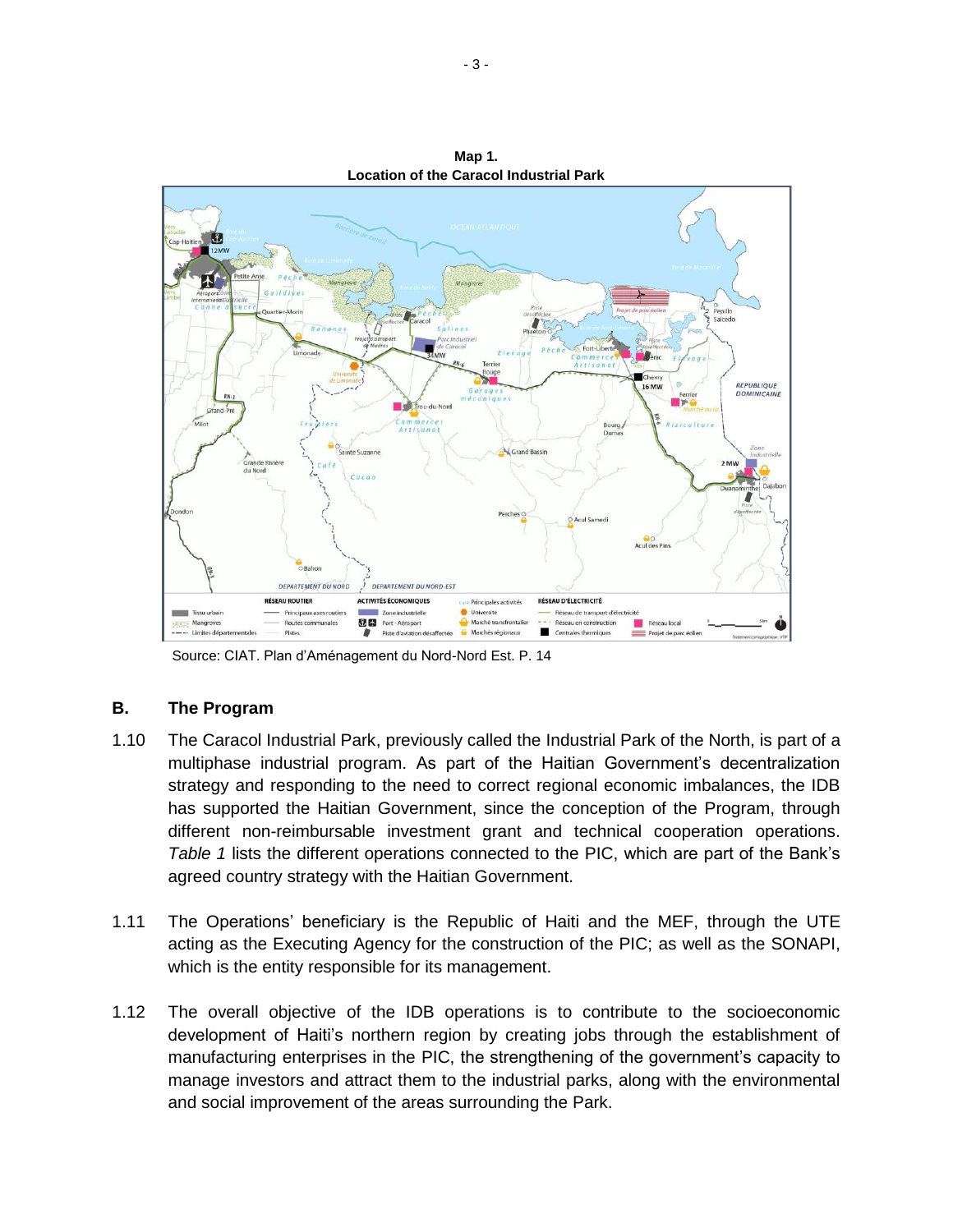|                                                                           | Project<br>Number/<br><b>Operation</b>                                                                    | <b>Name</b>                                                                                     | <b>Environ-</b><br>mental<br>category | Approval<br>date | <b>Amount of</b><br>the<br>operation<br>in millions<br>of dollars | Current<br><b>Status</b> |
|---------------------------------------------------------------------------|-----------------------------------------------------------------------------------------------------------|-------------------------------------------------------------------------------------------------|---------------------------------------|------------------|-------------------------------------------------------------------|--------------------------|
|                                                                           |                                                                                                           | <b>Investment Grant operations</b>                                                              |                                       |                  |                                                                   |                          |
| 1                                                                         | HA-L1055 /<br>2552/GR-<br><b>HA</b>                                                                       | Infrastructure Program                                                                          | B                                     | 25/07/2011       | 55                                                                | In.<br>implementation    |
| 2                                                                         | HA-L1076 /<br>2779/GR-<br>НA                                                                              | Productive Infrastructure Program                                                               | A                                     | 13/09/2012       | 50                                                                | In execution             |
| 3                                                                         | HA-L1081 /<br>3132/GR-<br><b>HA</b>                                                                       | Productive Infrastructure Program II                                                            | A                                     | 13/12/2013       | 40.5                                                              | In execution             |
| 4                                                                         | HA-L1091/<br>3384/GR-<br>HA HA-<br>G1035/<br>GRT/HR-<br>15509-HA                                          | Productive Infrastructure Program III                                                           | A                                     | 11/12/2014       | 70.3                                                              | In execution             |
| HA-L1101 /<br>3623/GR-<br>5<br>Productive Infrastructure Program IV<br>HA |                                                                                                           | A                                                                                               | 14/12/2015                            | 41               | Approved/<br>pending<br>eligibility                               |                          |
|                                                                           |                                                                                                           | Related technical cooperation operations                                                        |                                       |                  |                                                                   |                          |
| 1                                                                         | HA-T1083/<br>ATN/SF-<br>11979-HA                                                                          | Strengthening of the Domestic Debt<br>Sustainability Analysis Unit                              | $\mathsf{C}$                          | 10/12/2009       | 0.25                                                              | Completed                |
| 2                                                                         | HA-T1179 /<br>ATN/SF-<br>11979-HA                                                                         | Water Availability and Integrated<br>Water Resources Management in<br>Northern Haiti            | $\mathsf{C}$                          | 19/03/2013       | 1.00                                                              | In execution             |
| 3                                                                         | HA-T1180<br>ATN/OC-<br>14580-HA                                                                           | Mitigating the Environmental<br>Impacts of the PIC in the Caracol<br>Bay                        | C                                     | 19/08/2014       | 0.18                                                              | Completed                |
| 4                                                                         | HA-T1181<br>Mitigating the Social Impacts of the<br>ATN/KP-<br><b>Caracol Industrial Park</b><br>13789-HA |                                                                                                 | C                                     | 24/04/2013       | 0.31                                                              | Completed                |
| 5                                                                         | HA-T1182 /<br>ATN/FI-<br>13845-HA                                                                         | Institutional Strengthening to<br>Increase the Technical Capacity of<br>the Government of Haiti | C                                     | 05/06/2013       | 0.53                                                              | Completed                |
| 6                                                                         | HA-T1185 /<br>ATN/OC-<br>13813-HA<br>HA-T1186 /<br>ATN/SS-<br>13812-HA                                    | Haiti's Northern Development<br>Corridor - Implementation of the<br><b>ICES</b>                 | C                                     | 20/05/2013       | 0.18<br>1.00                                                      | Completed                |
| $\overline{7}$                                                            | HA-T1195 /<br>ATN/OC-<br>14210-HA                                                                         | Sustainable Mobility Plan and Pre-<br>investment projects for Haiti's<br>Northern Corridor      | C                                     | 12/12/2013       | 0.12                                                              | Completed                |
| 8                                                                         | HA-T1196 /<br>ATN/OC-<br>14211-                                                                           | Sustainable Mobility Plan and Pre-<br>investment project for Haiti's<br>Northern Corridor       | C                                     | 12/12/2013       | 0.35                                                              | In execution             |
| 9                                                                         | HA-T1209 /<br>ATN/OC-<br>14998-HA                                                                         | Strengthening of the PIC's<br>Environmental, Health, and Safety<br>Capacity                     | $\mathsf C$                           | 18/06/2015       | 0.40                                                              | In execution             |
| 10                                                                        | HA-T1212/<br>ATN/OC-<br>15079-HA                                                                          | Support for Preparation of the Water<br>and Sanitation Investment Program<br>in Cap-Haïtien     | $\mathsf C$                           | 31/07/2015       | 1.4                                                               | In execution             |

**Table 1. Productive Infrastructure Program-List of Operations Financed by the IDB**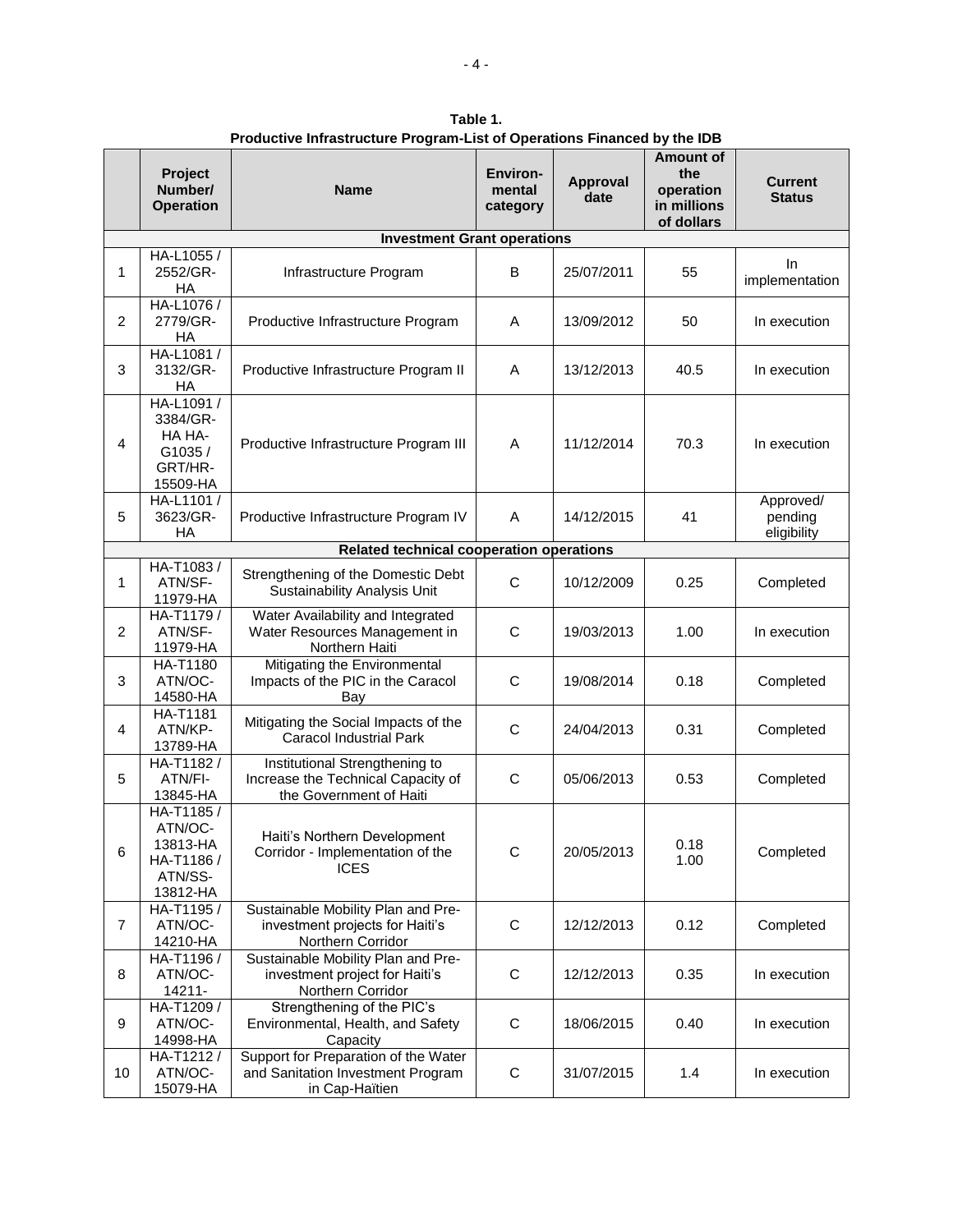- 1.13 The Infrastructure Program (HA-L1055), the first investment grant operation by the IDB in support of the PIC, was approved on July  $25<sup>th</sup>$ , 2011. It financed: (i) the initial infrastructure of the Park, including the perimeter wall, the water treatment plant, temporary water treatment and waste management facilities, access and internal roads, and other service networks; (ii) four industrial wings; (iii) an administrative building, a dormitory, and a canteen; (iv) social and environmental studies and mitigation measures, including a Cumulative Impact Assessment; and (v) a Compensation Plan for the people affected by the Program.
- 1.14 The second, third and fourth operations, Productive Infrastructure Programs I through IV, cover: (i) complementary infrastructure works for the PIC, including warehouses, factory buildings, drainage, sewers, a water treatment plant, a power plant, transmission networks, bridges, sections of roadway, canteens, and green areas; (ii) small-scale civil works in the communities surrounding the PIC, such as road paving, bus stops, cycle lanes, and other transportation improvements; (iii) environmental and social impact studies; and (iv) support for the UTE and the SONAPI to improve their institutional framework and capacity to manage the PIC's operations; and other activities to expand and strengthen the Park.
- 1.15 The technical cooperation funding supported the preparation of studies and the implementation of measures to mitigate the Program's negative social and environmental impacts.
- 1.16 On January  $4<sup>th</sup>$ , 2011, the PIC was formally launched with the erection of a temporary fence along its perimeter. On November  $28<sup>th</sup>$  of that year, the Park's construction began, and on October 22<sup>nd</sup>, 2012 it was officially inaugurated.
- 1.17 As of December, 2016, the PIC comprised 165,000 m² of buildings and has become the major formal employer in the northern region, currently employing 11,161 direct employees and contractors<sup>18</sup>. Approximately 90.7% originate from the region and 60.5% are women<sup>19</sup>. Workers are currently receiving a minimum formal salary, which generally exceeds those associated with the job opportunities in the region<sup>20</sup>.
- 1.18 According to the IDB's Independent Office of Evaluation and Oversight, the Program has achieved the most progress relative to other IDB Programs in Haiti. As of July, 2016, more than 78 percent of the resources had been disbursed. OVE concluded that "the PIC has made strides in developing high-quality infrastructure and creating jobs, overcoming the contextual challenges"<sup>21</sup>.

 $\overline{\phantom{a}}$ <sup>18</sup> SONAPI. Op. Cit.

 $19$  Ibid.

<sup>20</sup> Inter-American Development Bank. Office of Evaluation and Oversight. Op. Cit., p. 36

 $21$  Ibid.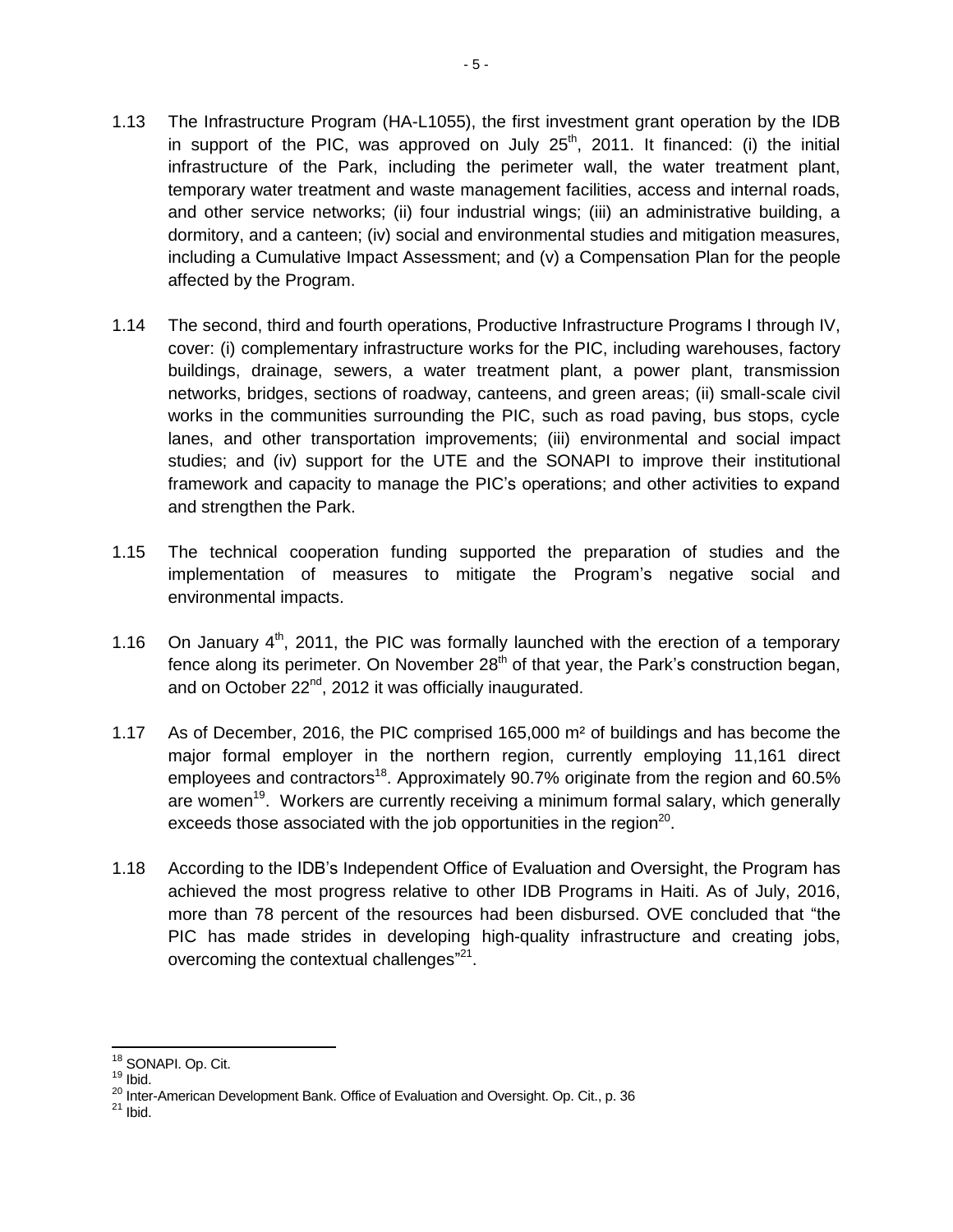1.19 As noted above, the IDB funding covered studies and measures to mitigate the PIC's negative environmental and social impacts. For example, the funds included support for the establishment of the Three Bays National Park (*Parc National des Trois Baies),* in an effort to preserve the natural ecosystems surrounding the PIC. In addition, they financed the formulation and implementation of a Compensation Plan for those affected by the Program. *Table 2* presents the chronology of the Program's landmarks.

| <b>Date</b>      | Event                                                                                          |  |
|------------------|------------------------------------------------------------------------------------------------|--|
| 2011             |                                                                                                |  |
| January 4        | The provisional fence was erected to define the PIC's terrain                                  |  |
| January 6-and    | Meetings by the Executing Agency with the affected population to explain the Program's impacts |  |
| onwards          | and mitigation measures                                                                        |  |
| March            | Scope Report on the Resettlement Plan                                                          |  |
| May              | Environmental and Social Impacts Study carried out by KOIOS (independent consulting firm       |  |
|                  | hired by the Executing Agency)                                                                 |  |
| July             | HA-L1055 was approved by the IDB Board of Executive Directors                                  |  |
| September        | The Compensation and Reestablishment of Livelihoods Action Plan was finalized                  |  |
| <b>September</b> | First compensation payment made - food security and loss of income                             |  |
| 2012             |                                                                                                |  |
| <b>March</b>     | Second compensation payment made - food security and loss of income                            |  |
| <b>September</b> | HA-L1076 was approved by the IDB Board of Executive Directors                                  |  |
| <b>October</b>   | PIC's operation began                                                                          |  |
| <b>December</b>  | Third compensation payment made - food security and loss of income                             |  |
| 2013             |                                                                                                |  |
| September 11     | Act of Commitment for a new Compensation Plan after the land for land option was discarded     |  |
| <b>November</b>  | Final compensation payment made - food security and loss of income                             |  |
| <b>December</b>  | HA-L1081 was approved by the IDB Board of Executive Directors                                  |  |
| 2014             |                                                                                                |  |
| <b>December</b>  | HA-L1091 was approved by the IDB Board of Executive Directors                                  |  |
| 2015             |                                                                                                |  |
| <b>December</b>  | HA-L1101 was approved by the IDB Board of Executive Directors                                  |  |

**Table 2. Program Chronology Relevant to the Request**

\*The indicated dates for compensation refer only to cash compensation disbursed.

#### <span id="page-14-0"></span>**C.** The Request<sup>22</sup>

- 1.20 On January  $12<sup>th</sup>$ , 2017, the MICI received a Request from three Civil Society Organizations on behalf of the *Kolektif Peyizan Viktim Tè Chabè*. The Civil Society Organizations representing the Requesters are: Accountability Counsel, ActionAid Haiti and AREDE. The Request was presented in relation to the Productive Infrastructure Program and other related operations financed by the IDB.
- 1.21 The Request noted that in January, 2011, a fence was built to outline the construction perimeter of the PIC, which the Requesters allege limited access to the plots of land they were actively farming at the time. They also specify that their crops were destroyed when the fence was erected, and further allege that the fence was built without prior notice or proper consultation.
- 1.22 Despite the preparation of a Compensation Plan months later, and the subsequent delivery of compensation packages, the Requesters allege that the compensation was

 $\overline{\phantom{a}}$  $22$  The Request and Annexes are available in the electronic links section of this document.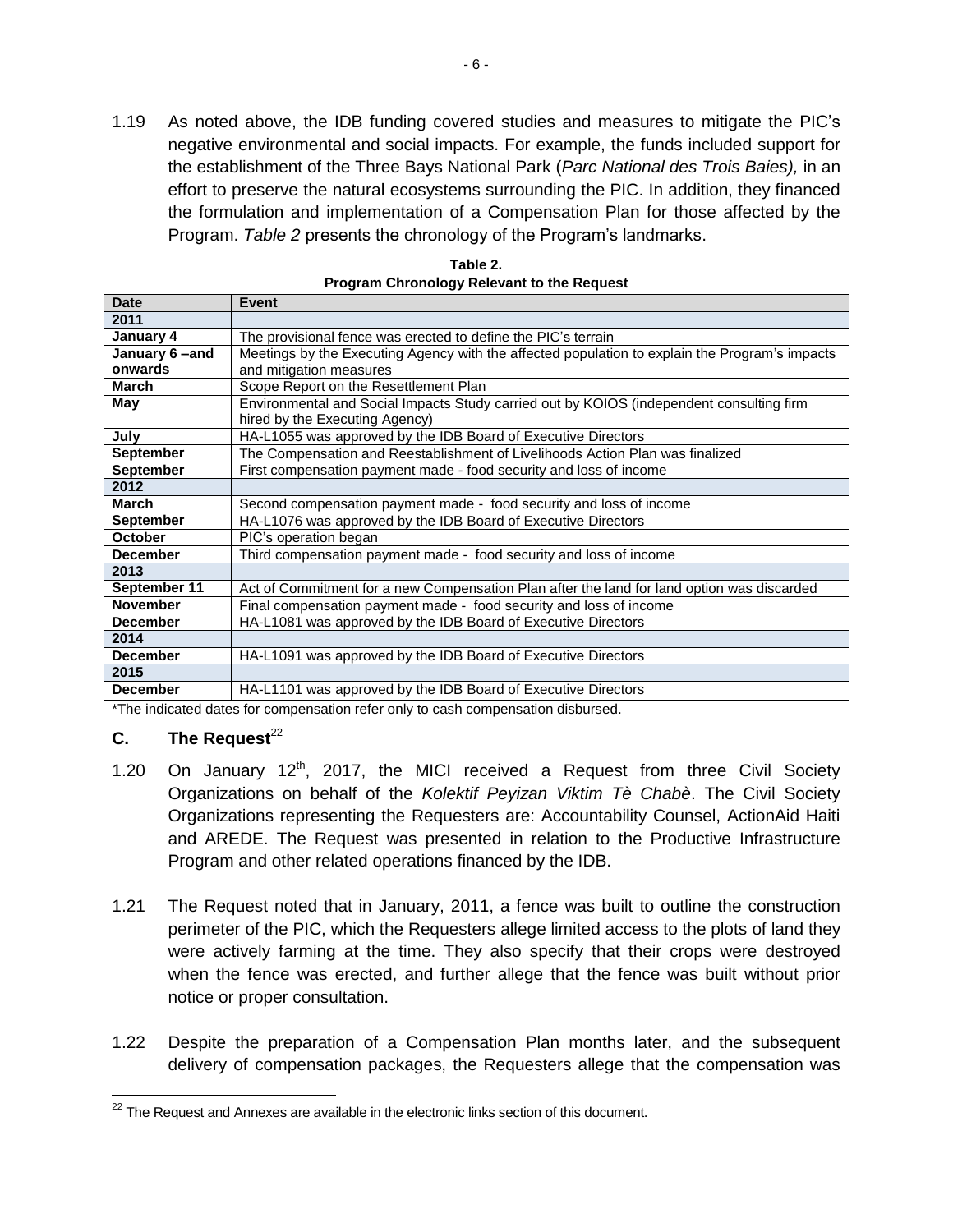insufficient and delayed. In regards to compensation amounts, the Requesters claim that the Executing Agency's calculation did not reflect the full value of the land to the farmers, in terms of income and food security. They also claim that the calculation did not take into account the investments made to work the land, the increase in the cost of living (a direct consequence of the presence of the PIC), the land transaction costs in the area and the specific needs of each family, in particular those of women and young girls. Furthermore, they claim that some of those affected, who were eligible for compensation, were not identified and compensated, or were only partially compensated.

- 1.23 The Requesters also allege that promises made to them in the framework of the Program were not fulfilled. According to them, they were promised priority access to jobs in the PIC. Nonetheless, they assert that employment opportunities in the PIC have been scarce for them and their families, and that those opportunities that do arise are at the lowest level of employment and wages. Additionally, the promises of training and support for PIC-related jobs and transition to other traditional economic opportunities have not materialized.
- 1.24 The Requesters also argue that the process was characterized by inadequate consultation and deficient information. Additionally, they allege that the body of farmers and community members representing their interests in negotiations with the government was not properly elected by those affected.
- 1.25 In terms of the alleged Harm, the Requesters consider that their living conditions have worsened following their eviction and the implementation of the Compensation Plan. They note that the primary form of livelihood for themselves and their families has been lost without suitable replacement, and likewise affirm that they fear the PIC has generated negative environmental impacts in regards to the contamination of the Trou du Nord River.
- 1.26 The Requesters cite a number of effects that they have been experiencing from the loss of permanent income. Namely, they state that this has forced parents to withdraw their children from school because they cannot afford the fees. Likewise, they are less able to buy or grow their own food. Women also emphasized the negative impacts of the Program on the social fabric of families, in particular due to the inability to provide food and education for their children.
- 1.27 As a result, the Requesters state that the Program did not respect the provisions of the following Operational Policies, as outlined in *Table 3*: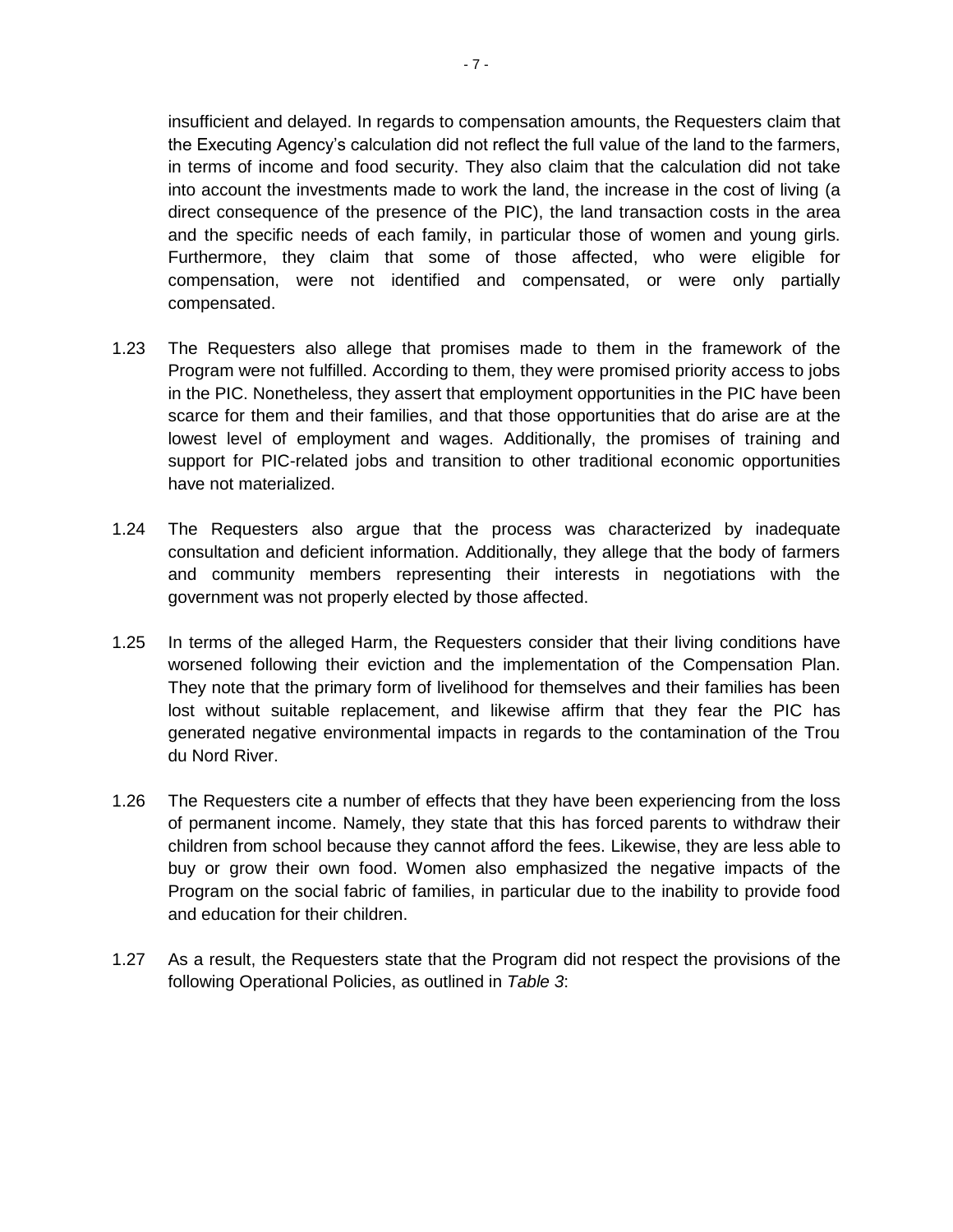**Table 3. Operational Policies Linked to the Request**

| <b>Policy</b>                                            | <b>Justification in the Request</b>                                          |
|----------------------------------------------------------|------------------------------------------------------------------------------|
| Involuntary Resettlement Policy<br>$(OP-710)$            | Regarding the restoration of living conditions and the compensation measures |
| Gender Equality in Development<br>Policy (OP-761)        | For the differentiated impacts of the Program on women                       |
| Environment and Safeguards<br>Compliance Policy (OP-703) | Regarding environmental impacts and public consultation                      |
| Access to Information Policy<br>$(OP-102)$               | Regarding the lack of information provided to the affected population        |

#### <span id="page-16-0"></span>**D. MICI Process to date**

- 1.28 The timeline in *Table 4* below provides information of the main process milestones that have taken place since the receipt of the Request by MICI in accordance to its Policy.
- 1.29 It is relevant to mention that, given that the Requesters only speak Creole, MICI has committed to translate relevant communications and documents issued by MICI to said language in addition to French. This may increase the management time required vis-àvis the time limits set in the Policy, in order to ensure that Requesters have adequate access to case information for decision making.

| Date          | <b>Actions</b>                                                                                                                                                                                                                                                            |  |
|---------------|---------------------------------------------------------------------------------------------------------------------------------------------------------------------------------------------------------------------------------------------------------------------------|--|
| 2017          |                                                                                                                                                                                                                                                                           |  |
| January 12    | <b>Receipt of Request</b>                                                                                                                                                                                                                                                 |  |
| January 23    | <b>Registration of Reguest</b>                                                                                                                                                                                                                                            |  |
| February 22   | Receipt of Management Response                                                                                                                                                                                                                                            |  |
| March 18 - 22 | Eligibility Mission to the Project site in Caracol                                                                                                                                                                                                                        |  |
| March 23      | Issuance of Memorandum of Eligibility and distribution to IDB Management and Requesters                                                                                                                                                                                   |  |
| April 6       | Request transferred to the Consultation Phase for Assessment                                                                                                                                                                                                              |  |
| April 21      | Memorandum of Eligibility distributed to the IDB Board of Executive Directors                                                                                                                                                                                             |  |
| May 8 -10     | Consultation Phase Assessment mission to Port-au-Prince: meeting with the IDB Country<br>Representative and Project Team Leader; meeting with Executing Agency and other relevant<br>Stakeholders.                                                                        |  |
| May 22 - 24   | Consultation Phase Assessment mission to Cap Haitien: meeting and sharing of the Requesters'<br>perspectives with the Komité; meeting with the Mayor of Caracol; meeting with the President of<br>ALENACT; and meeting with the Requesters' Representatives and Advisors. |  |
| June 1        | Issuance of the Consultation Phase Assessment Report to Requesters, Management and<br>Executing Agency.                                                                                                                                                                   |  |

**Table 4. Timeline of MICI Actions to Date**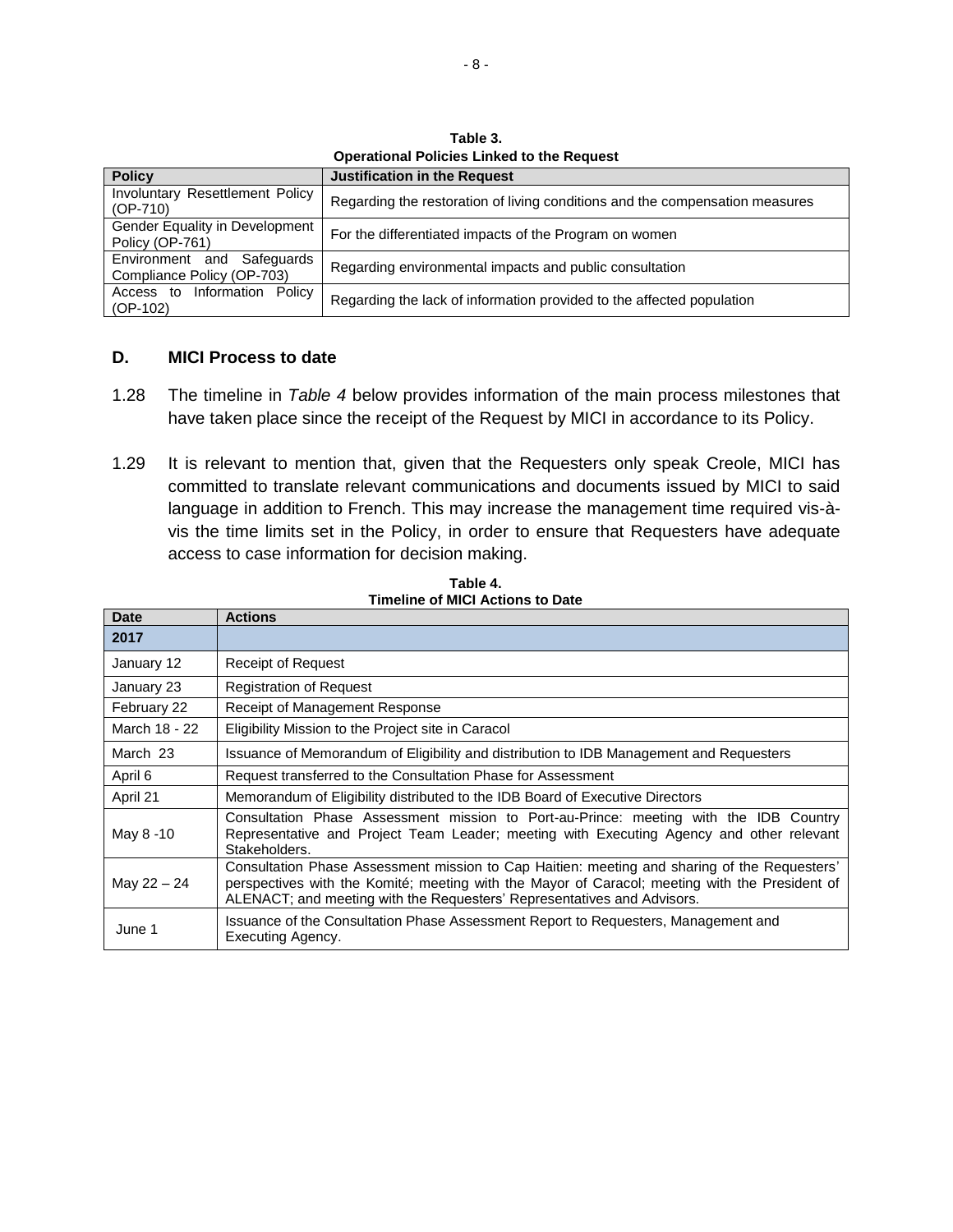# **II. CONSULTATION PHASE**

# <span id="page-17-1"></span><span id="page-17-0"></span>**A. Normative framework**

2.1 The Independent Consultation and Investigation Mechanism is governed by its own Policy (MI-47-6), which was approved by the IDB Board of Executive Directors on December  $15<sup>th</sup>$ , 2014. This Policy establishes the process, stages and time limits to be observed in the handling of a MICI Case. Within MICI's Process, there are two possible processing options for a complainant, to be selected by the Requesters: the Consultation Phase and the Compliance Review Phase. Should both options be selected, the Process begins with the Consultation Phase.

# **1. Definition of the Consultation Phase**

- <span id="page-17-2"></span>2.2 The Consultation Phase is intended to be a flexible and consensus-based approach aimed at providing an opportunity to the Parties to address the issues raised by the Requesters, based on a set of methodologies that promote unbiased and equitable treatment for all Parties involved in the Process. The Consultation Phase looks at the specific issues that have been raised in the complaint by the Requesters, related to Harm caused by the failure of the Bank to comply with one or more of its Relevant Operational Policies (MICI Policy paragraph 24).
- 2.3 The Consultation Phase Process is of a voluntary nature and, at any point, the Parties may withdraw from the Process. MICI´s role in the Process is that of an independent facilitator.

# **2. Stages of the Consultation Phase**

- <span id="page-17-3"></span>2.4 The Consultation Phase comprises three consecutive stages: Assessment; Consultation Phase Process; and Monitoring. The Policy establishes the purpose and time limits for each stage. The aim of the Assessment Stage is to understand the Harm related to potential Policy noncompliance raised by the Request, as well as identify and gather information from the Requesters, Bank Management, and other stakeholders, so as to determine whether the Parties would agree to seek a resolution through consultation methods, and if so, the best process for addressing any Policy noncompliance (Paragraph 27).
- 2.5 Within a maximum term of 40 business days as of the date of determination of eligibility, the Assessment will conclude with a decision on whether or not to conduct a Consultation Phase Process. Based on the results of the Assessment, the MICI:
	- a. Works with the Parties to reach an explicit agreement to move forward with the Consultation Phase Process, establishing a method for addressing the issues raised; or
	- b. Determines that a collaborative resolution is not feasible, in which case the Request will be forwarded to the Compliance Review Phase, if the Requesters have elected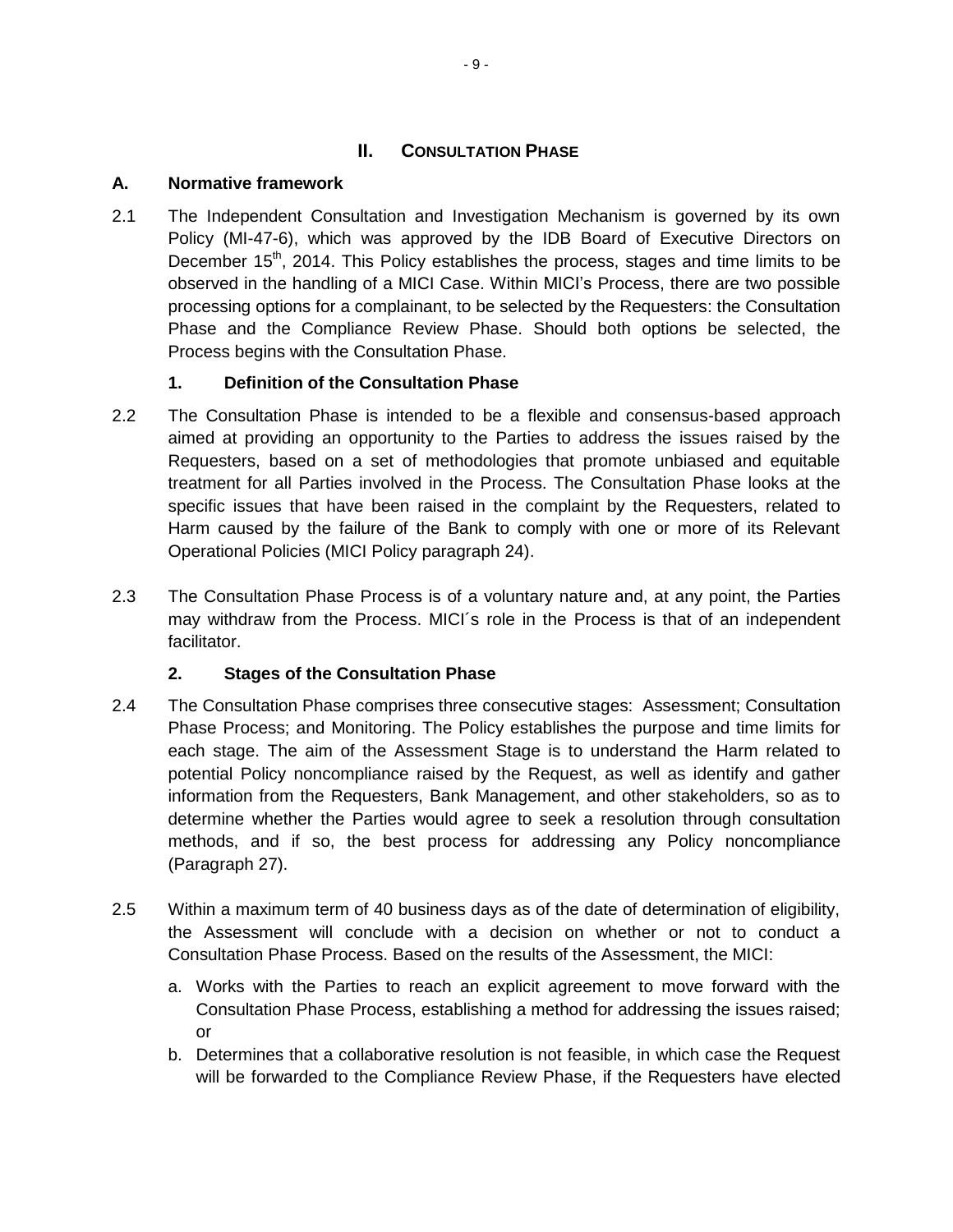to pursue that Phase. If the Compliance Review Phase was not elected, the MICI Process will be declared concluded.

- 2.6 The results of the Assessment are set forth in the Assessment Report, which is distributed to the IDB Board of Executive Directors, Bank Management, and the Requesters, and subsequently published in the MICI Public Registry. The report includes a general summary of the information gathered during the Assessment, and the reasons for the decision to proceed or not with the Consultation Phase Process. In the event of proceeding with a Consultation Phase Process, the Assessment report will include the course of action, consultation method, and timeline agreed to by the Parties for this Process.
- 2.7 If the Parties show a willingness to seek a resolution using consultation methods, MICI will coordinate a Consultation Phase Process, as per the needs and interests of the Parties, within the limits established by the Policy. Once the Consultation Phase begins, MICI has 12 calendar months to complete the process, beginning on the date of issue of the Assessment Report.
- 2.8 The goal of the Consultation Phase Process is to reach agreements between the Parties, reinforcing the Bank's commitment to comply with its relevant Operational Policies. Upon completion of this Process, MICI will prepare a final Report with its results. This Report will be submitted to the IDB Board of Executive Directors for consideration. Following this procedure, the Report will be made available to the Requesters and published in the Public Registry.
- 2.9 Should an agreement be reached in the Consultation Phase, MICI and the Parties will agree on a Monitoring Plan to ensure that the agreement is being implemented appropriately. MICI will be responsible for monitoring for up to five years as of the date of the agreement and will submit a Monitoring Report on an annual basis to the IDB Board of Executive Directors, for their information.

#### <span id="page-18-0"></span>**B. Assessment timeline for Request MICI-BID-HA-2017-0114**

2.10 As per the MICI Policy, the Assessment Stage for Request MICI-BID-HA-2017-0114 had a duration of 40 business days and was completed by June  $1<sup>st</sup>$ , 2017. As detailed below, the process involved the revision of various documents, in order to understand the context in which the Program was executed and the Request generated. Two missions to Haiti were undertaken by the MICI team; one to Port-au-Prince to meet with IDB officials in the IDB Country Office (COF), government officials in the Executing Agency and other government authorities; the second mission was to Cap Haitien to meet with the Requesters and other stakeholders relevant to the Process. Additionally, a number of in-person and telephone meetings were held with Bank staff involved in the design and execution of the Program. *Table 5* below shows the timeline followed during the Assessment Stage: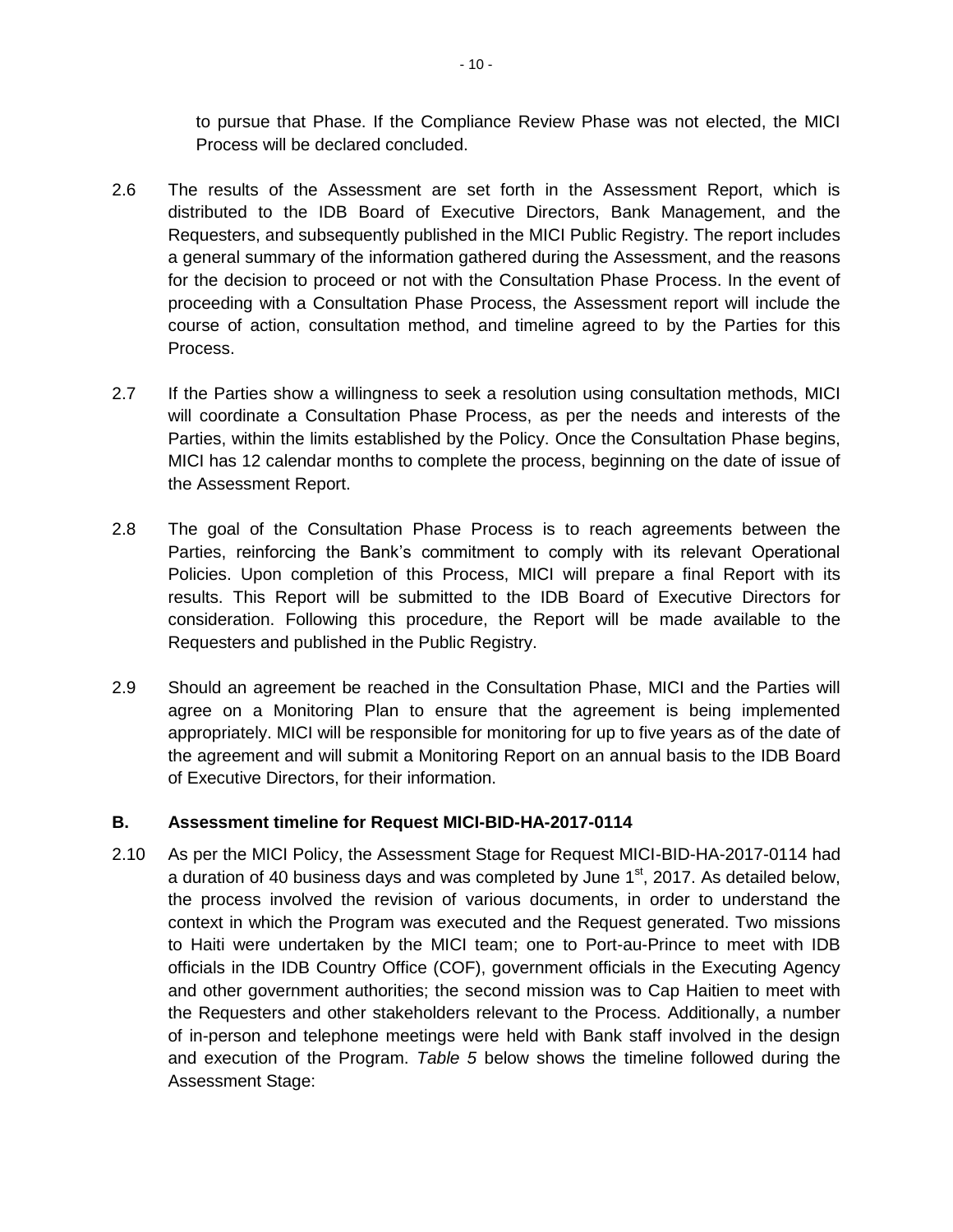| <b>Date</b>        | <b>Action</b>                                                                                                    |
|--------------------|------------------------------------------------------------------------------------------------------------------|
| 2017               |                                                                                                                  |
| April 7            | Start of the Assessment Stage                                                                                    |
| April 7 - 21       | Document Review                                                                                                  |
| April 24 $-$ May 5 | Interviews with Project Team, Requesters' Representatives, and other stakeholders                                |
| May 5              | Hiring of MICI external facilitator                                                                              |
| May 12             | Conference call with Representatives of the Requesters                                                           |
| May 8-10           | Mission to Port-au-Prince                                                                                        |
| May 22-24          | Mission to Cap Haitien                                                                                           |
| May 26             | Conference call with COF                                                                                         |
| May 24-30          | MICI circulates its Perspectives Analysis to Parties for comments                                                |
| June 1             | Assessment Report circulated among Bank Management, Executing Agency and<br>Requesters in English                |
| June 8             | Reception of comments from the Parties on the Assessment Report. Adjustments to the<br>document are made by MICI |
| June 12            | Assessment Report sent for translation to Spanish, French and Creole                                             |

**Table 5. Consultation Phase Assessment - Main Milestones for Request MIC-BID-HA-2017-0114**

#### <span id="page-19-0"></span>**C. Assessment methodology**

2.11 MICI Policy stipulates that the Assessment Stage may include a wide range of actions and different methodologies in order to evaluate the feasibility of a Consultation Phase. The methodology utilized is tailored to each individual case, according to the case characteristics. For this Request, the MICI Consultation Phase team combined a set of activities related to reviewing key documentation, conducting interviews with the relevant actors involved or interested in the complaint, and visited the country twice on official mission.

#### **1. Desk review**

- <span id="page-19-1"></span>2.12 In order to have a clear understanding of the current situation of the impacted population, along with the perspectives of all the Parties involved in this Request, a considerable amount of documentation was reviewed.
- 2.13 MICI has reviewed the original request and other relevant documents presented by the Kolektif Representatives.
- 2.14 Given that the PIC development involves a large number of IDB operations ,MICI has reviewed a wide range of Bank documents to understand the context: the Environmental and Social Monitoring Reports, Impact Social Assessments, Compensation and Livelihood Restoration Plans, Resettlement Plans, Cumulative Impact Assessments related to the relevant projects, as well as other related documents. This process also involved reviewing Management's Response to the Request and other MICI-issued documents.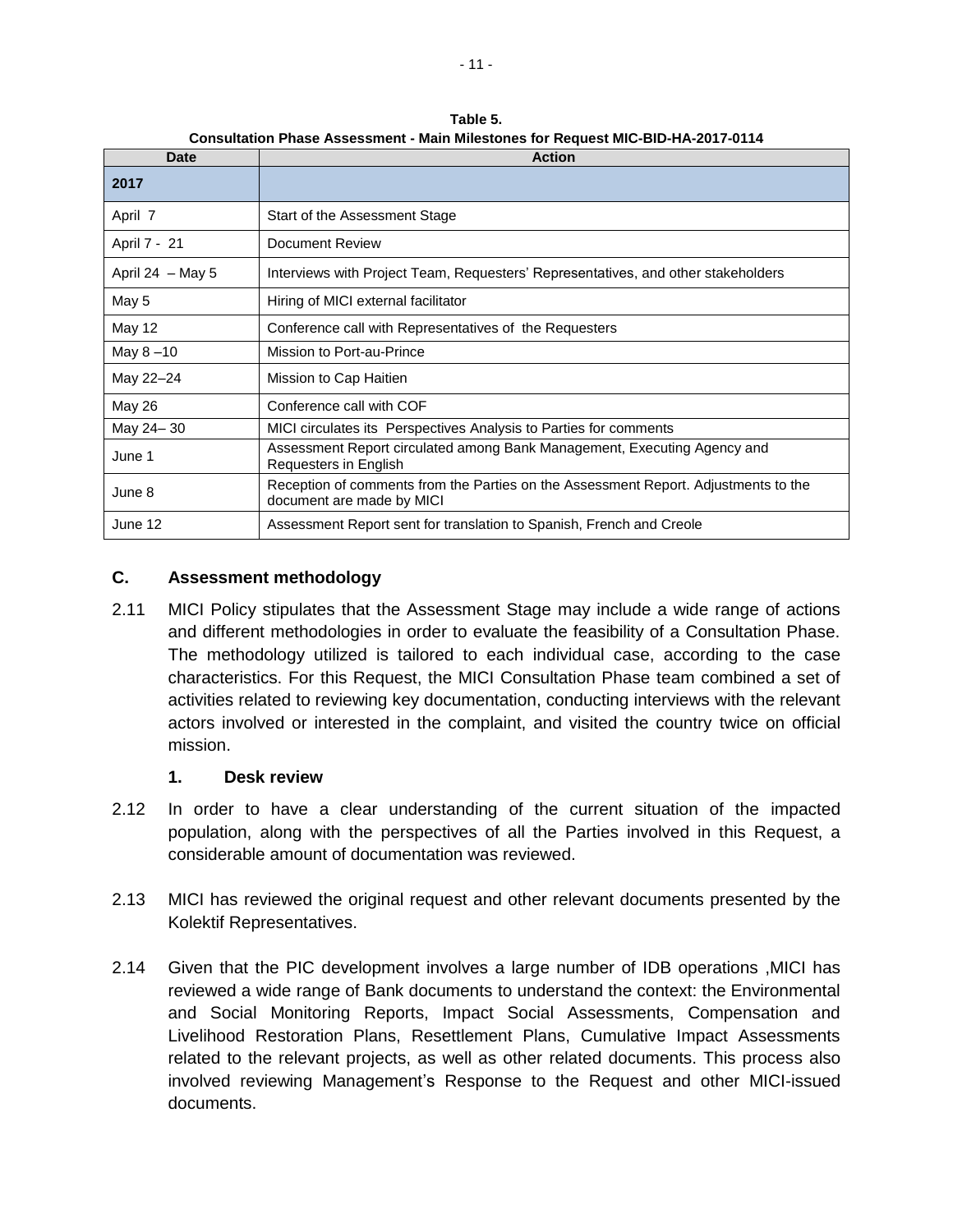- 2.15 MICI further reviewed documents commissioned by the Executing Agency as part of the Program development such as social studies conducted by independent consultants like Erice AZ and KOIOS.
- 2.16 It is important to note that the objective of the Assessment Stage is not to investigate potential non-compliance with Operational Policies due to an action or omission of the IDB, but rather to enhance the Consultation Phase team's understanding of the Program, its implications, and the alternatives to a possible Consultation Phase Process.

### **2. Interviews**

- <span id="page-20-0"></span>2.17 The MICI team conducted a series of interviews in Washington DC, Cap Haitien and Port-au-Prince during the missions that were undertaken. During the Assessment Stage, it is crucial for the team to be able to understand the Parties' interests and positions. Meetings were held with the IDB Executive Director for Haiti, Bank officials in the Haiti COF, specifically with the Country Representative and the Project Team Leader; and representatives from the ESG Unit at IDB Headquarters in Washington DC.
- 2.18 Regarding the Haitian Government, the Director of UTE, who had already met with MICI during the Eligibility mission to Caracol, received the Consultation Phase team in Portau-Prince. MICI also had the opportunity to meet with the Director General of the MEF, as well as the Director for Governance and International Economic and Financial Cooperation of the MEF.
- 2.19 With regard to the Requesters, meetings with the Komité and their Representatives were held in Haiti, as well as conference calls and in-person meetings with the Representatives in Washington, DC.
- 2.20 Finally, the MICI team conducted interviews with other relevant actors and organizations that helped providing insight, as well as contextual information to understand the situation in Haiti, and in Caracol in particular. For this purpose, MICI interviewed the General Director of the MEF, the Mayor of Caracol and the former President of  $ALENACT<sup>23</sup>$ .

## **3. Missions**

- <span id="page-20-1"></span>2.21 During the Assessment Stage, the MICI team carried out two missions, one to Port-au-Prince, and the second to the Program site near Cap Haitien. Both of these trips were relevant in order to meet with the involved and interested Parties that were listed above, as well as to become more familiar with the area.
- 2.22 During both missions, MICI sought to better understand the perspective of each Party, explain the aims of the MICI Process and identify the willingness of the Parties to embark

l  $^{23}$  ALENACT was one of the local organizations of leaders that participated in the negotiations with UTE regarding the Compensation Plan for the people affected by the PIC location and operation.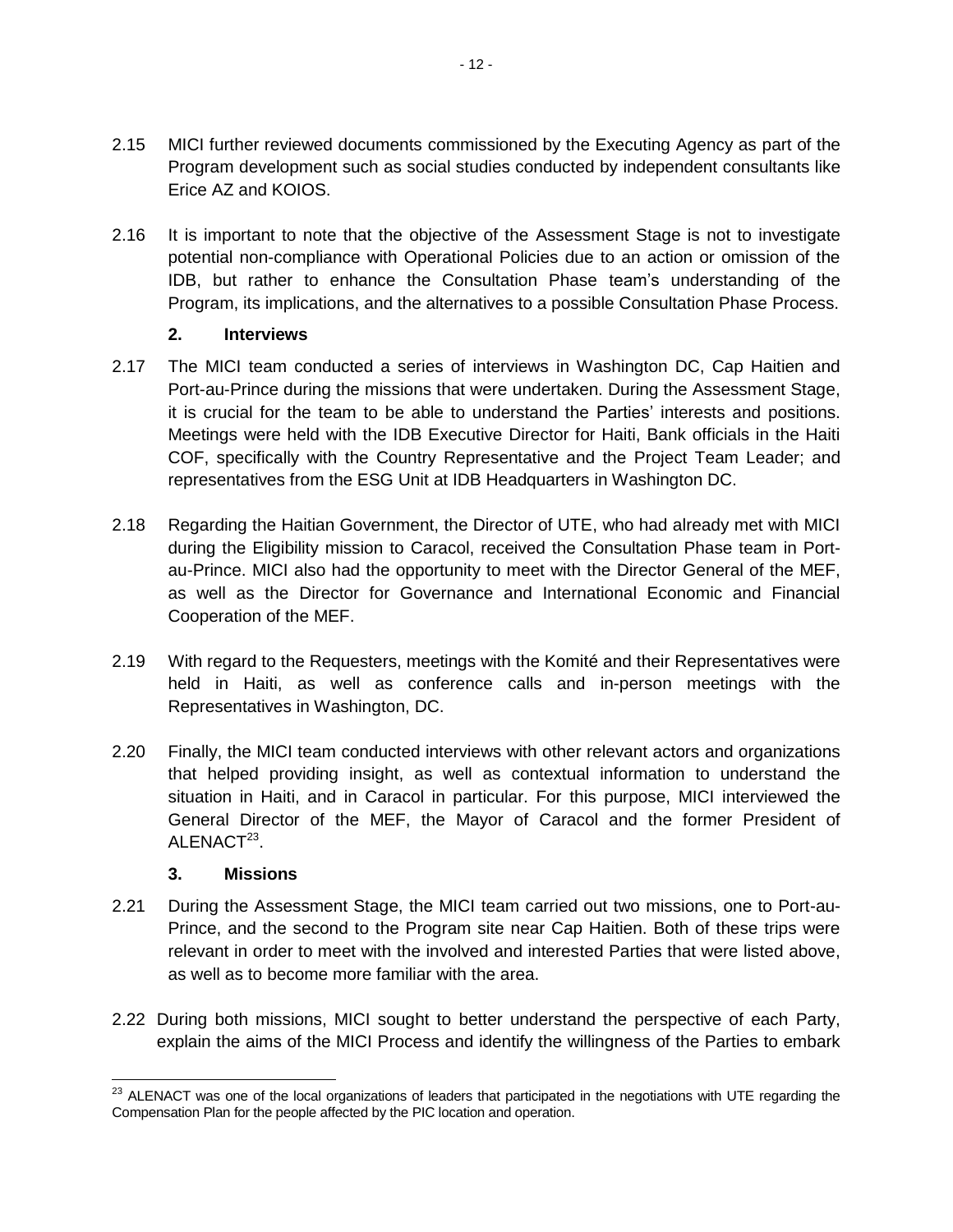into a MICI-led Process to address the concerns presented by the Requesters. The latter mission also allowed the MICI team to meet with with other relevant organizations, mentioned in the previous section of this Report. During both missions, In addition to better understanding the different perspectives, the MICI team dedicated time to explain to the objectives of the Consultation Phase to each Party and gaining a better understanding of their expectations.

### <span id="page-21-0"></span>**D. The Parties and their perspectives**

#### **1. General description**

<span id="page-21-1"></span>2.23 Based on the concerns raised within the Request, MICI identifies three main Parties: the Requesters (the Kolektif), represented by the Komité; IDB Management and; the Executing Agency, UTE. *Table 6* below provides a general description of each Party, as understood by MICI.

|                         | www.iptivii v: tilv liituli : tilvu ili tilv : .                                                                                                                                                                                                                                                                                                                                                                                                                                                                                                                                                                                                                                                                                                                                                                                                                                                                                         |
|-------------------------|------------------------------------------------------------------------------------------------------------------------------------------------------------------------------------------------------------------------------------------------------------------------------------------------------------------------------------------------------------------------------------------------------------------------------------------------------------------------------------------------------------------------------------------------------------------------------------------------------------------------------------------------------------------------------------------------------------------------------------------------------------------------------------------------------------------------------------------------------------------------------------------------------------------------------------------|
| Party                   | <b>Description</b>                                                                                                                                                                                                                                                                                                                                                                                                                                                                                                                                                                                                                                                                                                                                                                                                                                                                                                                       |
| <b>The Requesters</b>   | The Kolektif is comprised of approximately 410 families <sup>24</sup> , who were farming the<br>land within the perimeter where the Caracol Industrial Park is currently located,<br>and who were evicted from their working land for the construction of the Park. The<br>Kolektif is a self-organized organization, constituted in April, 2014, with the aim of<br>addressing issues related to their economic displacement resulting from the PIC's<br>construction <sup>25</sup> .<br>They are represented by a core committee (the Komité) of affected farmers who<br>are part of the Kolektif. The Komité is facilitated by Milostène Castin, from the<br>organization AREDE. In addition to AREDE, the Kolektif is supported by two other<br>organizations; Action Aid Haiti and Accountability Counsel (US-based). The<br>Komité, together with these three organizations, are representing the Kolektif in<br>the MICI Process. |
| <b>IDB Management</b>   | The IDB, through the Housing and Urban Development Division of the Climate<br>Change and Sustainable Development Sector, is financing the Program through a<br>series of grants and technical cooperation operations.                                                                                                                                                                                                                                                                                                                                                                                                                                                                                                                                                                                                                                                                                                                    |
| <b>Executing Agency</b> | The UTE is the Executing Agency of the Program. Since 2014, the operation of<br>the PIC is the responsibility of SONAPI. However, given that the concerns of the<br>Requesters relate to the early stages of the execution of the Program, UTE has a<br>primary role.                                                                                                                                                                                                                                                                                                                                                                                                                                                                                                                                                                                                                                                                    |

| Table 6.                                               |
|--------------------------------------------------------|
| General description of the main Parties in the Process |

#### **2. Parties Perspectives**

<span id="page-21-2"></span>2.24 This section includes a description of the perspectives of the Requesters, IDB Management and the Executing Agency, as understood by MICI, and validated by the Parties when a draft of this report was circulated amongst the Parties. These descriptions are the result of the interviews and missions undertaken by MICI, along with a process of validation of the information collected, with the Parties.

 $\overline{\phantom{a}}$ 

 $24$  The estimated figure is the result of a preliminary survey of affected population undertaken by the Komité and provided

to MICI during the May 22-24 Mission.

 $25$  See Annex 1 of the Original Request.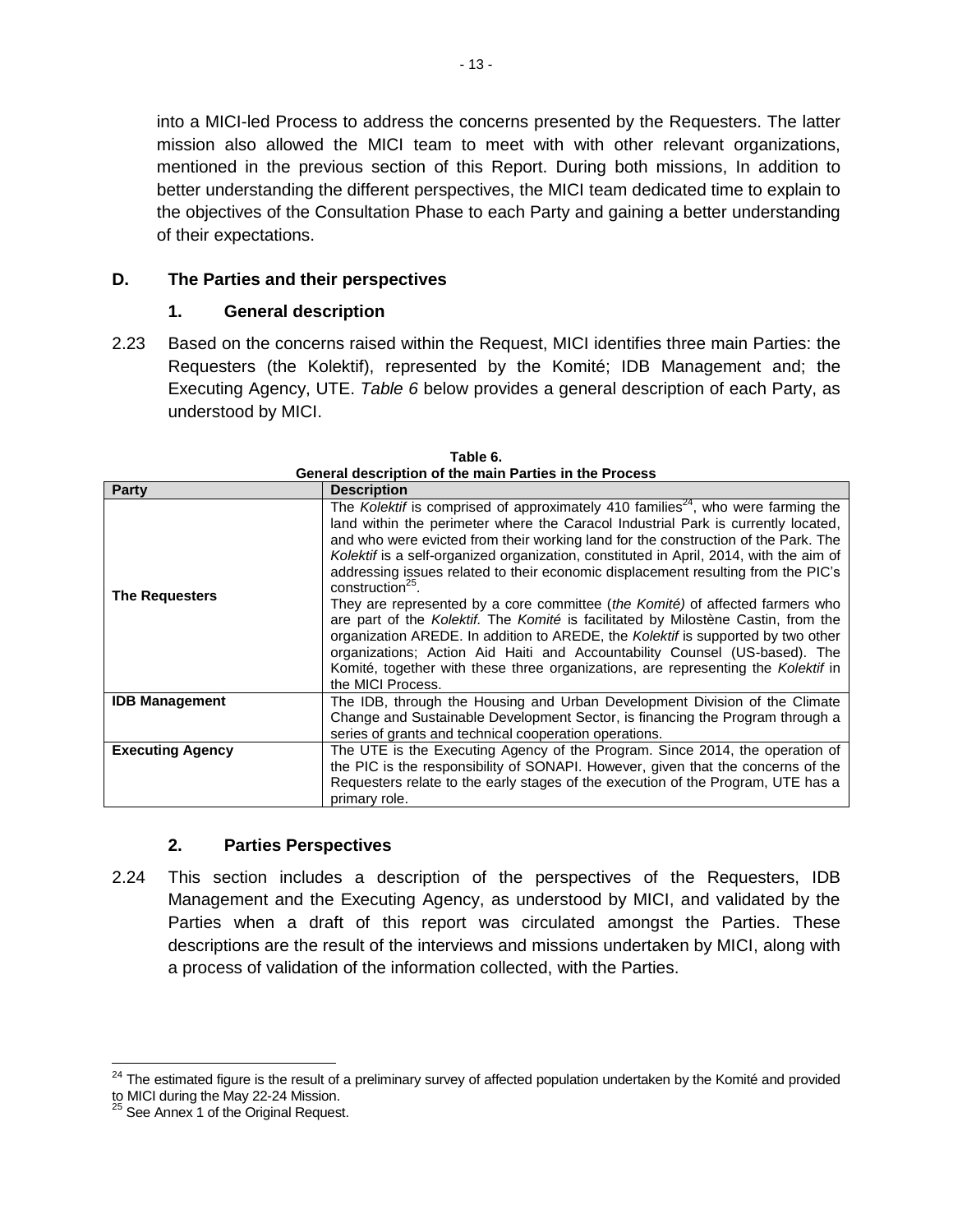#### **a. The Requesters**

- 2.25 The Requesters expressed their interest in moving forward with a process that would help to restore their livelihoods and repair the Harm allegedly caused by the Program. They have expressly stated that they are ready and willing to begin a dialogue process with the other Parties.
- 2.26 The Requesters have, therefore, proposed to discuss various solutions throughout the Consultation Phase Process. On the other hand, they have also expressed their concerns regarding the Process and its potential results.
- 2.27 In terms of proposed solutions, the Requesters are interested in engaging in a dialogue to discuss different measures that would restore their living conditions in a sustainable manner. They highlighted their hope for these measures to also be made available for those other affected by the construction of the PIC, who do not self-identify as part of the *Kolektif.* These proposed measures include professional and vocational training especially for youth, support for developing local business and other economic opportunities. They specifically mentioned the need to receive support for ensuring that the children of those affected have access to education, and that economic opportunities are gender-balanced.
- 2.28 The Requesters have also indicated their expectation to review the method used to calculate financial compensation and the amounts actually received. Likewise, they hope to review and compare the list of those included in the Compensation Plan with those who were affected, in a [for them] transparent and fair manner, in order to determine whether anyone was left out.
- 2.29 They expressed hope that the vulnerability criteria used in the Compensation Plan could be reviewed. According to the Requesters, the affected people who were identified as vulnerable and who chose to receive a land voucher, are currently in a better situation, in comparison to those receiving cash. Although, they added that this group seems to have encountered some difficulties due to the lower quality of the land and a lack of capital to make the necessary improvements.
- 2.30 The Requesters are also open to discussing opportunities for improving informed consultation on current and future environmental and social impacts of the PIC.
- 2.31 In regards to their concerns regarding the Consultation Phase Process, the Requesters have primarily articulated the possibility of not having all the relevant stakeholders participating in the Process. Requesters also expressed concerns regarding other Parties' resistance to discuss topics they perceive as relevant.
- 2.32 The Requesters expressed a desire for all communication during meetings to be conducted in a manner that is adequate to the various education levels of those present,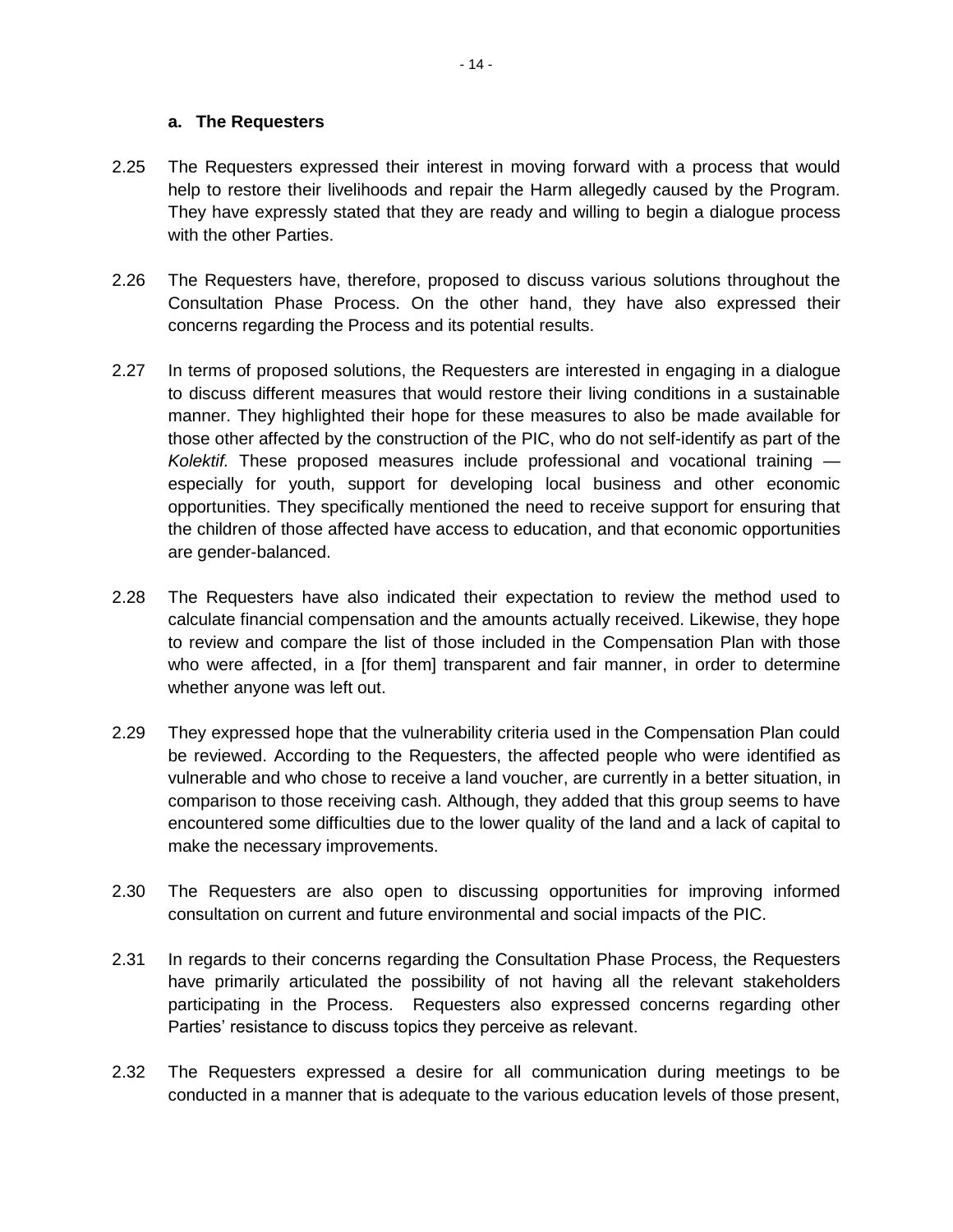in particular community members. Relatedly, the Requesters petitioned the MICI to ensure that that all written communications and relevant documents be translated into Creole, as many of these documents are originally available either in English or French only. Furthermore, limiting the use of technical language would be of value to the Requesters throughout the process.

- 2.33 The Requesters also expressed concerns regarding possible delays in beginning the process and the time required to carry it out; they affirmed that immediate measures are needed to restore their livelihoods, and particularly highlighted the urgency of reintegrating their children to school.
- 2.34 Another concern communicated by the Requesters is related to the Compensation Plan evaluation process, undertaken by the UTE; they expressed that they would like to receive detailed information regarding the scope, methodology and timeframe of the aforementioned evaluation. The Requesters believe that the methodology for this evaluation must be robust, in order for the evaluation to convey credibility among all Parties.
- 2.35 Although the Requesters affirm their complete confidence in Mr. Milostène Castin from AREDE, and his commitment to their best interest, they are willing to discuss his participation in the Process and, if necessary, limit his role in response to the Executing Agency's manifested concerns regarding his participation (see paragraph 2.49).
- 2.36 Finally, according to the Requesters, should the Consultation Phase Process include meetings in locations away from their homes near Caracol, they expressed concern with travel-related logistics and financial obstacles.

#### **b. IDB Management**

- 2.37 From the onset of the MICI Process, IDB Management has expressed willingness to participate in a Consultation Phase Process under a consensus-based approach, aimed at underscoring their commitment to comply with the Bank's Relevant Operational Policies, as cited in the Request. It is the understanding of IDB Management that the Consultation Phase is an adequate tool and space to address the concerns of the affected community. In this context, it is important to note that IDB Management has commented that before the MICI Process, they had not had an opportunity to address some of the topics introduced by the Requesters in their Request to MICI.
- 2.38 According to IDB Management, every effort has been made to promote fair and adequate compensation to the people affected by the Program. These efforts include seeking to uphold the option of land for land as the first and most preferable option of compensation. However, also recognizing and taking into consideration the difficulties encountered during the process of locating new land for affected people, the perspective of IDB Management is that, if there is room for increasing the commitment to comply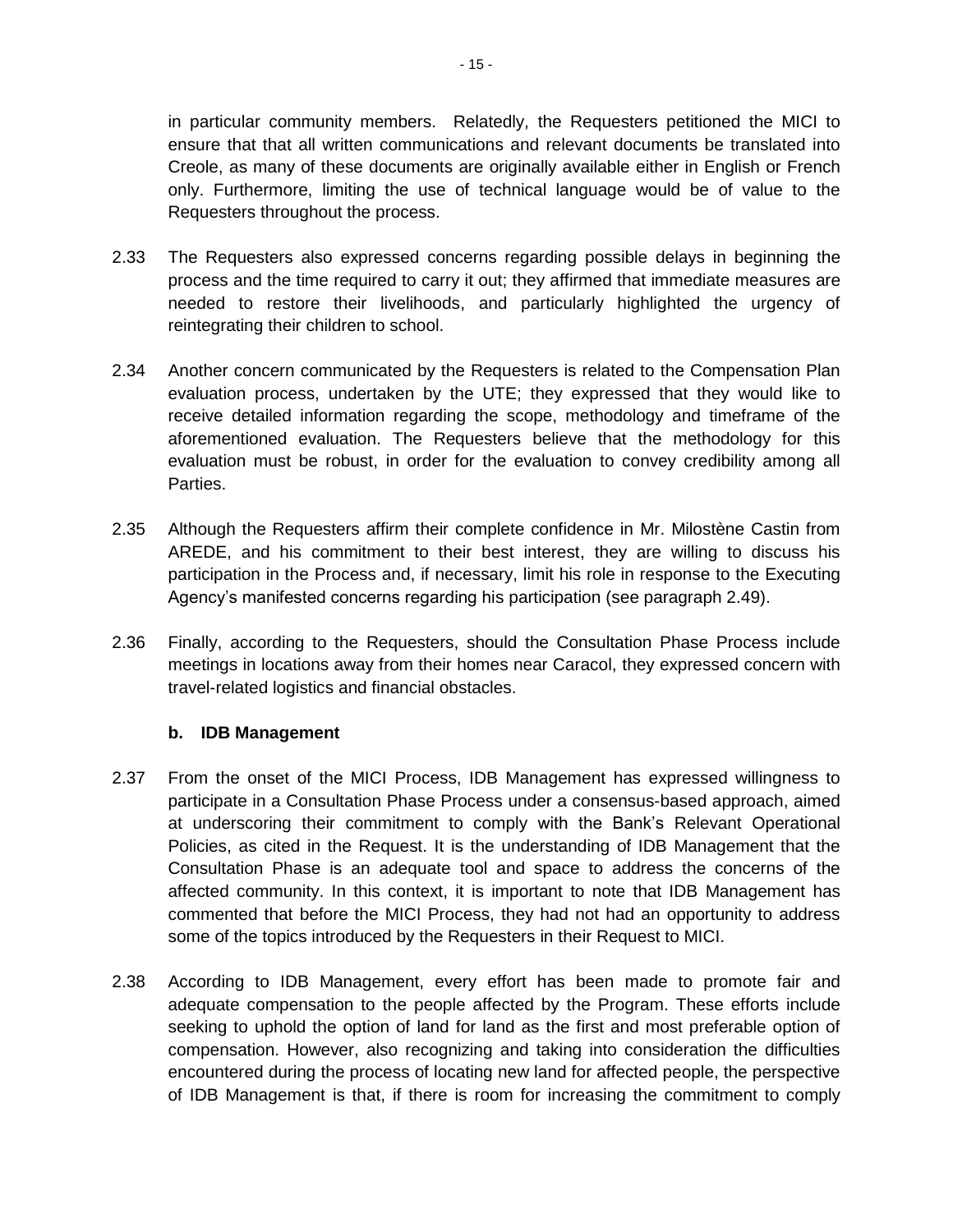with the Bank's Relevant Operational Policies through enhancing the livelihood options for the Requesters, this should be achieved through a multi-stakeholder process. The discussion of options to enhance the Requesters' livelihoods, according to the perspective of IDB Management, should be held after establishing within a Consultation Phase Process, a common baseline, regarding the current status of affected farmers.

- 2.39 Nevertheless, IDB Management has highlighted that the principles of equity and transparency should guide any eventual Consultation Phase Process. From the standpoint of IDB Management, any agreement that could possibly be reached during the Process should ensure equal treatment for all the people effectively affected by the establishment of the PIC, and not only address those represented by the Komité.
- 2.40 Furthermore, IDB Management considers that the upcoming evaluation of the implementation of the Resettlement Plan is a key element, and its results can serve as input for any final determination regarding the PIC's impact on livelihoods.
- 2.41 IDB Management has also stressed its commitment to explore opportunities for those directly affected to increase their access to the new economic opportunities presented by the PIC, as well as through support to more traditional economic activities. These may include capacity building and training, access to education and other technical assistance support. However, it underscores the importance and priority of first determining a common baseline.
- 2.42 IDB Management also highlighted the possibility of establishing a transitory grievance mechanism aiming at providing the affected people with an opportunity for each person to present their case and have it reviewed individually.
- 2.43 Finally, IDB Management has shown interest in supporting a Consultation Phase Process and emphasized the importance of establishing a strong set of rules to build and continuously enhance trust between the Parties participating in the Process.

#### **c. Executing Agency**

2.44 The UTE's perspective asserts that the compensation process was carried out appropriately, carefully and in good faith, following the extent possible within the guidelines established by the Operational Policies of the IDB. The UTE emphasized that several meetings were held with all stakeholders and interested Parties involved in this process, including many members of the group of Requesters, during the design and implementation of the Compensation Plan. Given this situation, the UTE has expressed concerns regarding the emergence of this new group of community members, and are interested in seeking assurances that the people being represented by the *Kolektif* are those originally affected by the PIC.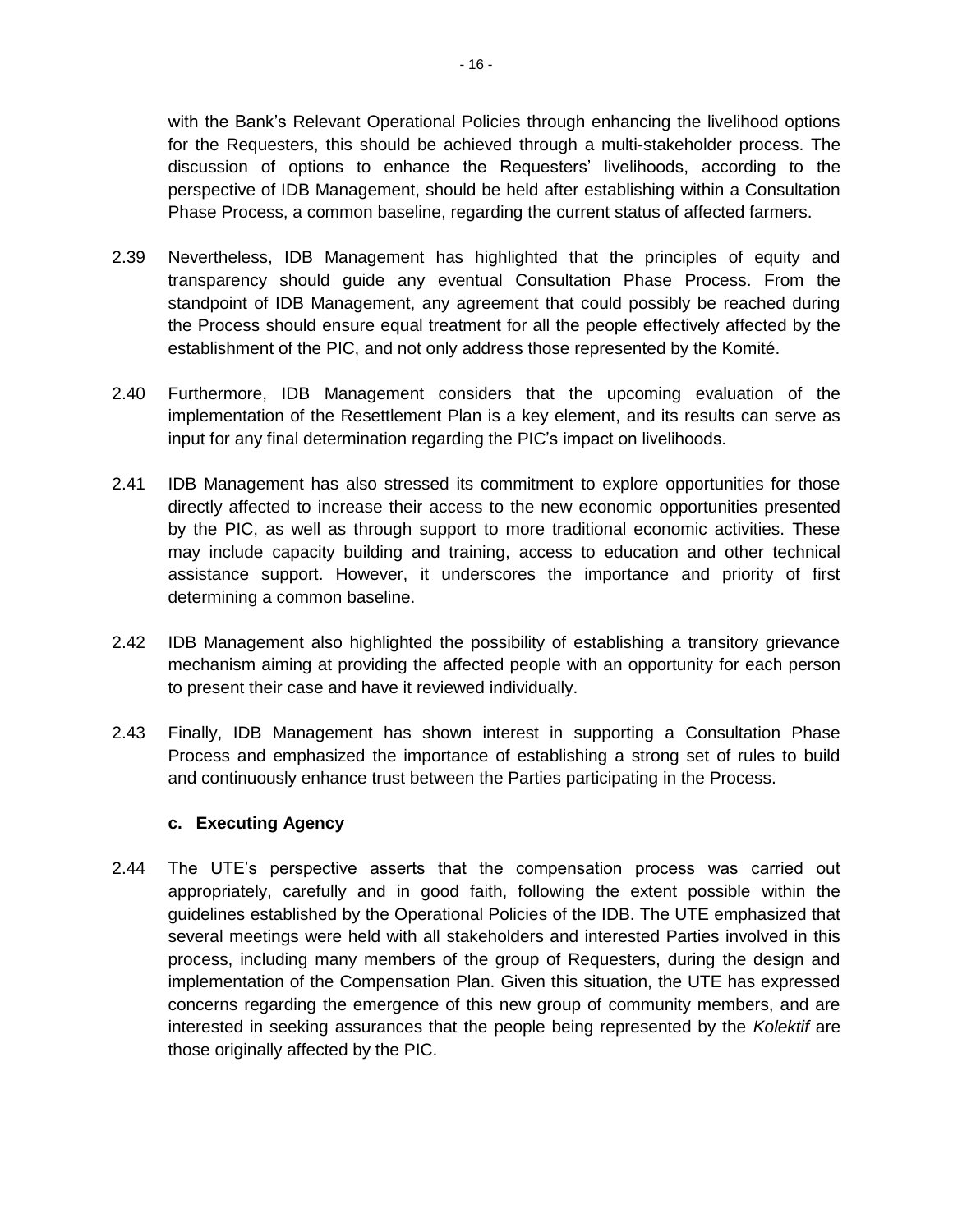- 2.45 The UTE has also stressed that the Compensation Plan design process was flexible, inclusive and responsive, including more people than the original amount of farmers indicated in the studies that were carried out. They have also highlighted that, after the preliminary fence was erected, farmers were still able to enter their plots of land and access their crops. Likewise, the UTE agreed to include the value of the 2011 harvest within the Compensation Plan, which was affected by the fence construction, despite many farmers having been able to still obtain incomes from this harvest
- 2.46 The UTE shares IDB Management's sense regarding the importance of the original proposed option of land for land compensation for the affected farmers. The UTE therefore asserts having made every possible effort to carry out the land for land compensation. These efforts included locating approximately 500 hectares of stateowned land, as well as a number of other actions to prepare the land for immediate use by the resettled people.
- 2.47 Nevertheless, according to the UTE, an association of farmers claimed the land shortly after it had been prepared for the PIC's affected population, and the strong opposition of this group to the use of this land for resettlement made it impossible for the UTE to go ahead with the original Plan, after almost two years of preparation work. Following this situation, the Compensation Plan was re-negotiated with the affected people. Those classified as non-vulnerable affected people chose to receive cash compensation. Those classified as vulnerable, on the other hand, chose different options offered to them. These options included (i) land vouchers, intended to facilitate means for the affected people to find and purchase proper plots of land; (ii) compensation in the form of a monthly pension provided by the National Office for Elderly Insurance, and (iii) housing in the IDB's housing project.
- 2.48 Additionally, it is important to note that the UTE is in the process of hiring a consultancy firm to design and carry out an evaluation of the implementation of the Compensation Plan, as per Bank requirements. The key aspects of this evaluation will be to analyze whether the Plan reached its objectives, and to examine the situation of previous and current livelihoods of the affected people. The UTE intends to consider the results of this evaluation as a guide to assess whether any other actions are needed to achieve the goals of the Compensation Plan, according to IDB Operational Policies. The UTE therefore expressed its preference that the evaluation be completed, prior to engaging in any dialogue process that may affect or create a bias in the evaluation outcomes.
- 2.49 On the other hand, the UTE has expressed concerns about the involvement of people and organizations that in their view, back in 2013, obstructed the efforts to resettle Caracol farmers in the identified land, and that are now working closely with the Requesters in the MICI Process. The UTE's Director specifically noted the involvement of one of the Requesters' Representatives, Milostène Castin, as problematic in this regard and has stated his reluctance to participate in a dialogue that includes him as a Representative in the Process.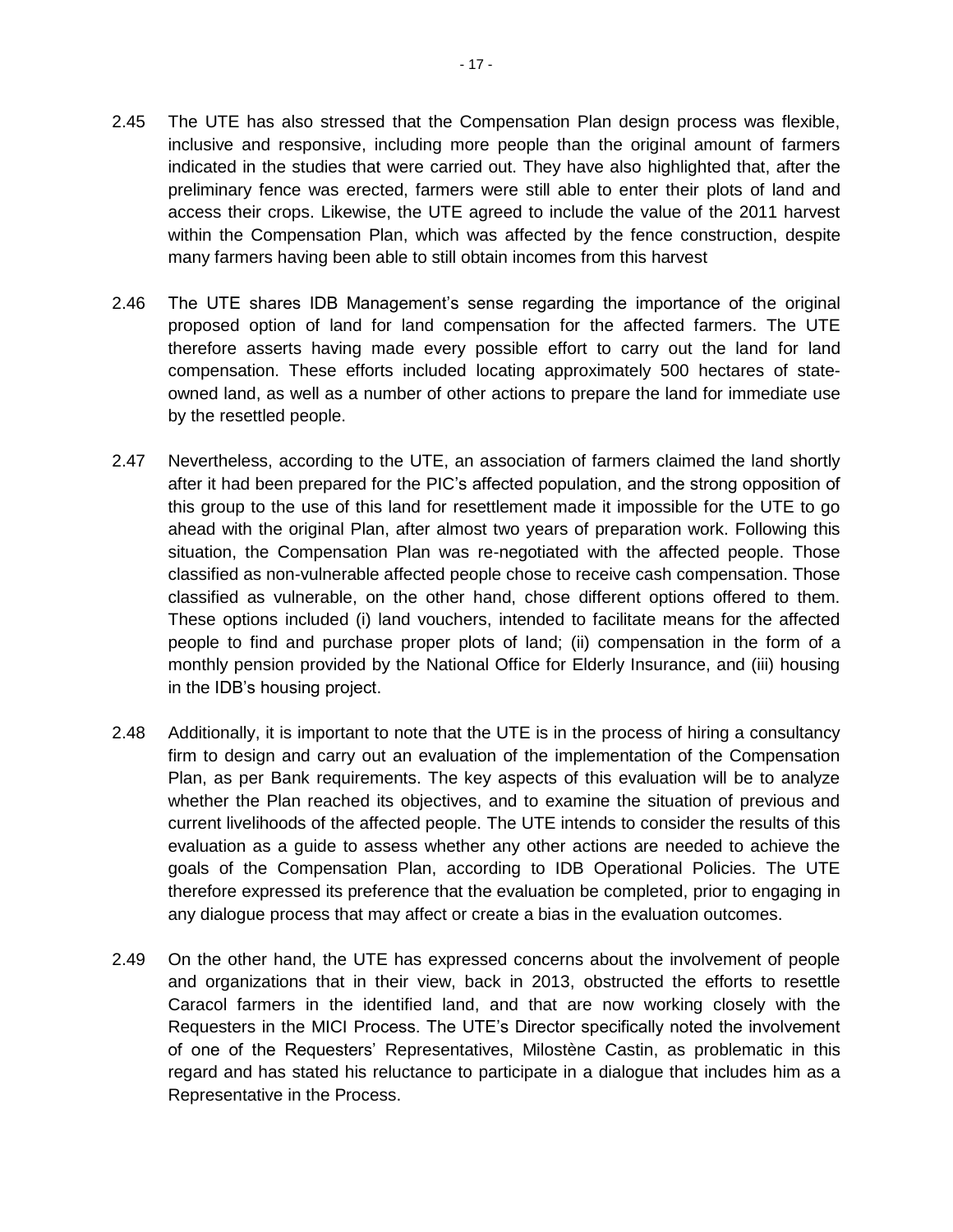2.50 Finally, in regards to compensation, the UTE was concerned about setting precedents regarding compensation payments. This could create unreasonable expectations that would impact other projects around the country, as well as jeopardize the integrity of the compensation process the UTE worked hard to ensure.

### **3. Perspectives of other relevant stakeholders**

- <span id="page-26-0"></span>2.51 Other interviewed stakeholders, who participated throughout the implementation of the compensation plan, have agreed that the UTE's work was carried out in an appropriate manner, and have added they were able to build a collaborative and transparent relationship with the Agency.
- 2.52 These actors acknowledged, however, that even during the plan's implementation, real threats to the livelihoods of the affected communities existed. It is their understanding that the compensation provided was insufficient and inappropriate, especially due to the loss of land incurred. According to these actors, they repeatedly highlighted to the Executing Agency that the land for land option was the most preferable solution, and that the cash compensation was not a sustainable option, especially considering the actual increase in the costs of land and living in the PIC's surrounding areas.
- 2.53 The actors noted that a priority for the affected communities was access to jobs at the PIC, which was an offered benefit that, nevertheless, did not materialize.
- 2.54 Furthermore, one of the interviewed actors claimed that although the Program brought electricity to the area, and represented an important milestone for the development of the region, it has not delivered the expected development goals regarding road infrastructure and environmental protection.

# **III.** CONCLUSIONS OF THE ASSESSMENT STAGE

#### <span id="page-26-2"></span><span id="page-26-1"></span>**A. Feasibility analysis**

- 3.1 MICI has identified three primary Parties involved in the Consultation Phase: the Requesters, IDB Management and the UTE. MICI has determined that the Requesters and the IDB are willing to move forward with a Consultation Phase Process immediately, and the UTE would join the Process after the evaluation of the Compensation Plan is completed.
- 3.2 As in any multi-stakeholder process, both the harnessing of opportunities and the management of challenges are required elements in order to maximize the potential for success within the Consultation Phase. This section summarizes many issues that should be considered in the design and execution of the Consultation Phase.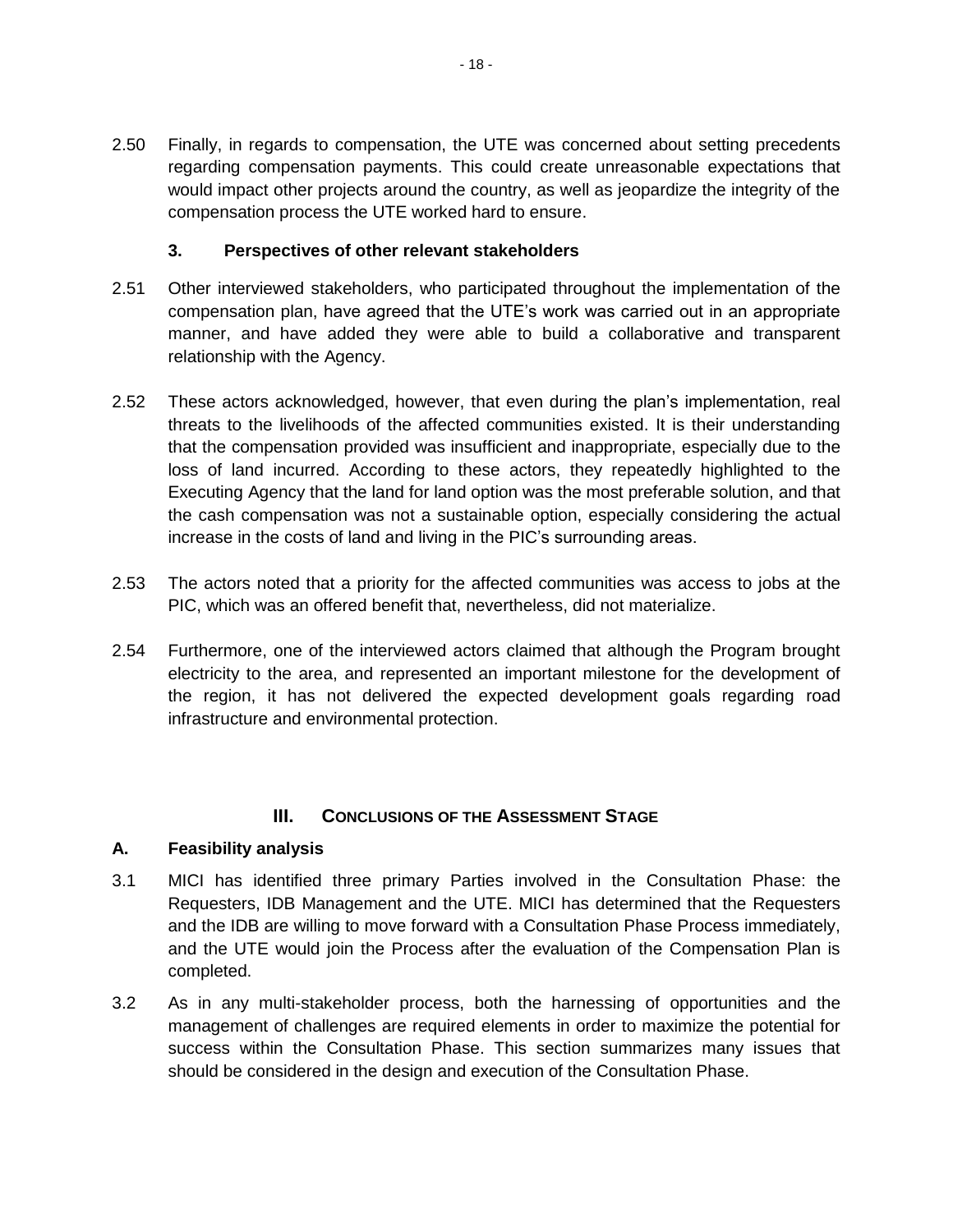#### **1. Opportunities for the Consultation Phase**

- <span id="page-27-0"></span>3.3 The potential opportunities for the Consultation Phase are the following:
	- a. *New data points emerging about those affected by the PIC construction and the Compensation Plan:* Two new data sources are in the process of emerging, which MICI hopes will help the Parties gain a reasonably accurate picture of the current state of those who were compensated for losses related to the construction of the PIC; (i) the UTE is in the process of contracting a third party who will carry out an independent evaluation of the impact of the Compensation Plan on livelihoods, and ii) the Requesters are themselves conducting a survey of over 400 people in the area and, after the results are compiled, will be sharing those with MICI.
	- b. *Improve relationships among those involved, in order to strengthen responses to emergent problems*: The Consultation Phase Process represents an opportunity for those involved to develop constructive working relationships that would improve communication and capacity to address the emergent problems within the community.
	- c. *Strengthen community organizing in the area*: A successful Consultation Phase Process could enhance the ability of the community to define and resolve its challenges well after the Consultation Phase is completed. It could also eventually play a part in building a Local Consultative Body for the continued development of the Northeast Department.
	- d. *Reach consensus regarding current livelihood conditions of the affected Parties*: Perhaps the single-most important opportunity that the Consultation Phase represents is the possibility of addressing any potential impact in livelihood resulting from the economic displacement, and meaningfully improving the lives of those affected by the PIC.

#### **2. Challenges for the Consultation Phase**

- <span id="page-27-1"></span>3.4 The potential challenges for the Consultation Phase Process are the following:
	- a. *Leveling of information amongst the Parties.* It is important to note that not all the Parties have had access to the same information, with particular emphasis on the limitation set by language. Another related challenge will be agreeing on which documents are essential to developing a shared understanding of the facts of the case. The Parties will then need to agree on which of those documents need to be translated and the time and resources required to do so. Agreements of this nature will ensure that all Parties are able to contribute to the creation of solutions that emerge from the Process, as well as to protect the Process from perceptions of inequitable access to information.
	- b. *Setting a common baseline of the affected population*: Given that PIC construction began in 2012, if there are people who come forward during the Consultation Phase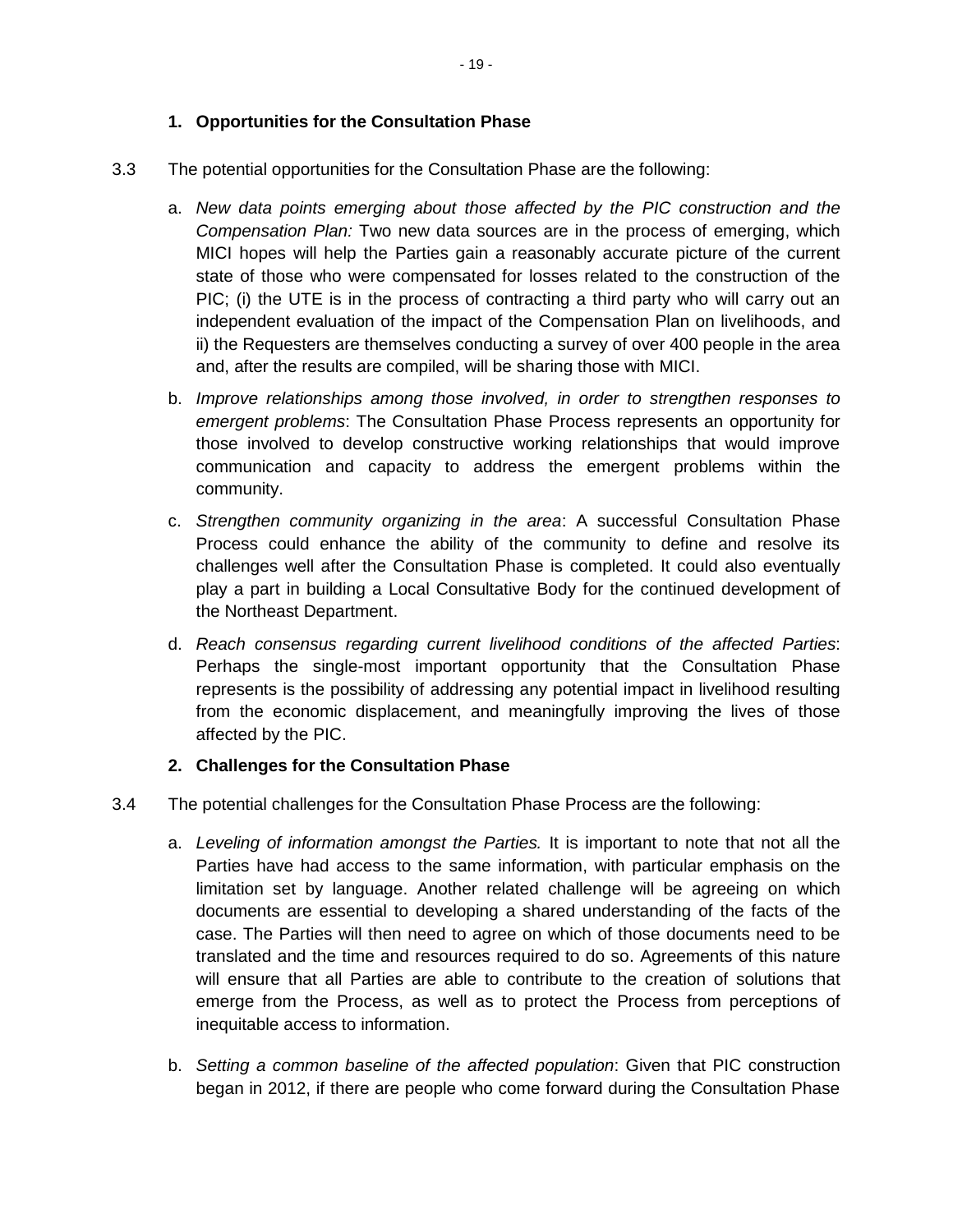to claim that they were eligible for compensation but did not receive it, determining the legitimacy of those claims will be very difficult without a commonly agreed baseline. Therefore, one of the tasks of those involved in the Consultation Phase will to develop criteria acceptable to all Parties for determining the legitimacy of eligibility claims.

- c. *Transitioning to new forms of income generation*: Major economic transitions of the kind witnessed in Caracol come with major benefits, as well as challenges. One common challenge is in finding viable alternatives for displaced farmers to earn a living. While the PIC presents a unique economic opportunity in the region, making the transition to a new livelihood is not without significant cultural and social challenges. If proposals for supporting new livelihoods are developed during the Consultation Phase Process, such proposals will need to be developed in close consultation with experts who can support the group in making decisions that are based on best practices in relation to livelihood transitions and taking into account the local context.
- d. *Balancing the speed of institutional processes and requirements with the need for on-the-ground solutions*: Communities have immediate needs, while well-thought, transparent, credible and effective processes may take time. Furthermore, institutions have internal processes to comply with, that appear to outsiders as intentional delays. Maximizing transparency in these time periods and being explicit as to what is possible when and why will be important to maintaining the trust and good will between the Parties.
- 3.5 To conclude, the MICI team believes the challenges presented by the Consultation Phase Process can be effectively managed. Furthermore, the Consultation Phase presents significant opportunities for all Parties involved to improve livelihoods and support greater compliance with the relevant IDB Policies.

#### <span id="page-28-0"></span>**B. Central themes**

- 3.6 As a result of the interviews and missions carried out during the Consultation Phase Assessment, the team encountered several relevant themes that could be explored within the Consultation Phase Process. It is important to note that these subjects do not represent an exhaustive list, as other themes of mutual interest may arise during the course of the Consultation Phase. Similarly, these themes do not comprise the Process agenda, which will be negotiated by the Parties once the Consultation Phase Process has initiated.
- 3.7 One of the topics that repeatedly arose in the conversations was the lack of baseline information. There are several disparities between the Parties in regards to the information they hold, concerning: (i) the affected people; (ii) their socioeconomic conditions; and (iii) the eventual Harm resulting from the alleged non-compliance of the IDB's relevant Policies.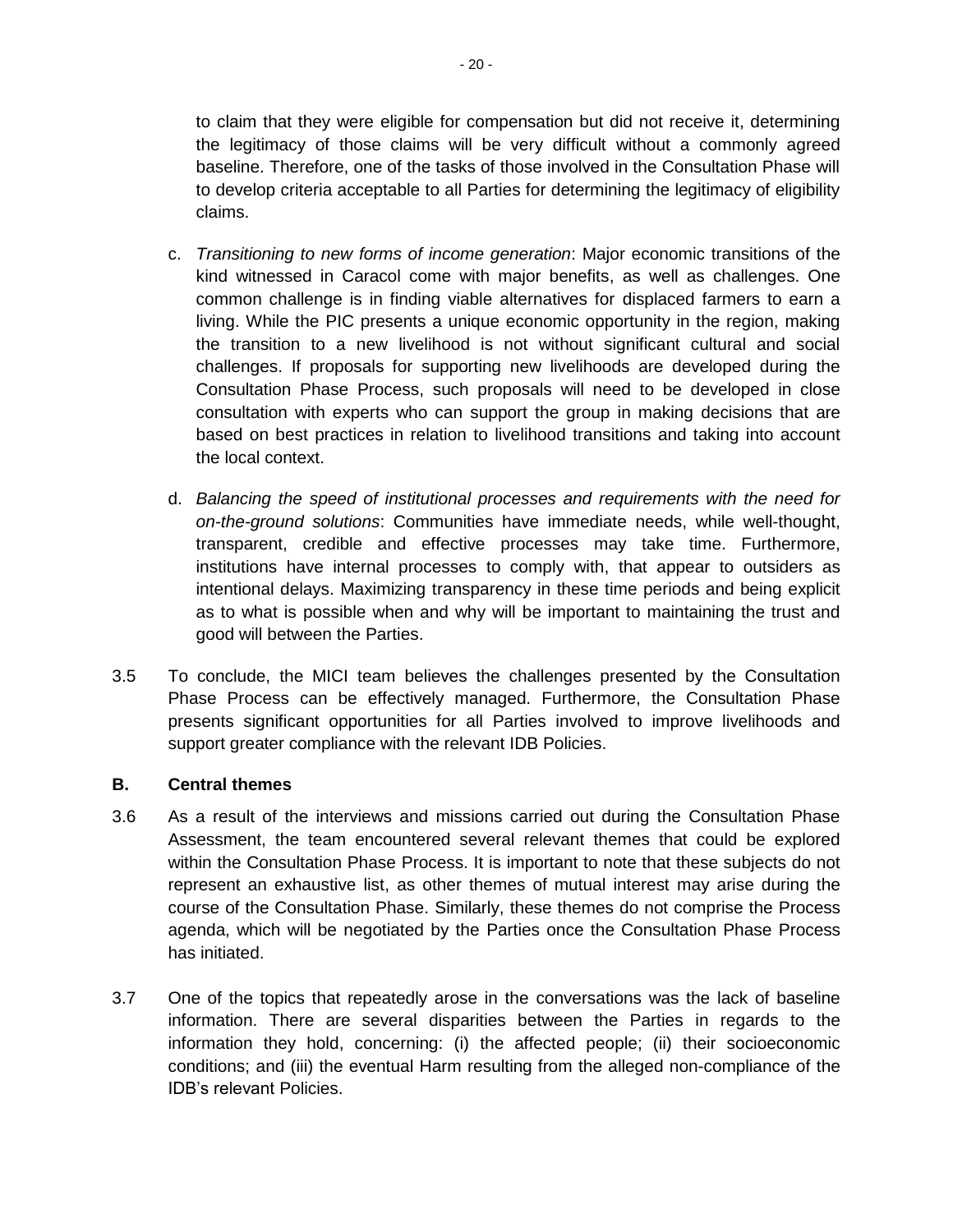- 3.8 Another relevant theme is the livelihoods of the affected communities. According to the Requesters, the loss of livelihood derived from losing land has had different implications in their lives, such as (i) the inability to afford school fees, resulting in the withdrawal of children from school; (ii) the lack of skills and training to take advantage of the zone's new economic opportunities and/or to diversify their economic activities; and (iii) the reduced ability to satisfy their basic needs.
- 3.9 Likewise, a better understanding of the environmental concerns could also be addressed in the Consultation Phase Process.
- 3.10 Finally, with the objective of obtaining a better understanding regarding the compensation process and its impacts, the evaluation that will be undertaken by the UTE is an opportunity to provide objective, accurate and precise information aiming to nurture the dialogue process and to help create a shared data baseline.

#### <span id="page-29-0"></span>**C. Relevant stakeholders**

- 3.11 The MICI Process can include different stakeholders during the Consultation Phase Process. Throughout the entire Consultation Phase, three main actors arise: i) IDB Management; ii) the Requesters; and iii) the Executing Agency.
- 3.12 Additionally, during the development of the Consultation Phase Process, other stakeholders may be considered relevant participants in order to address some of the concerns and topics included in an agreed-upon Process roadmap, or within the defined agenda. From the missions conducted by the MICI team, as well as in the documents revisited, some of these possible relevant stakeholders have been identified as follows:
	- a. Affected farmers who are not part of the Kolektif, including former ALENACT and ADTC members
	- b. Local authorities
	- c. Other government agencies, such as:
		- SONAPI
		- MEF
		- DGI
		- CIAT
		- Ministry of Agriculture
		- Ministry of Education
		- PIC's Tenants, or other Companies related to the Park
- 3.13 These other relevant stakeholders may or may not be included during the Consultation Phase Process, and their involvement would be voluntary and subject to the consent of the Parties. In this context, these stakeholders could be invited to the Process to address a set of specific items or to take part all through the Process. The list above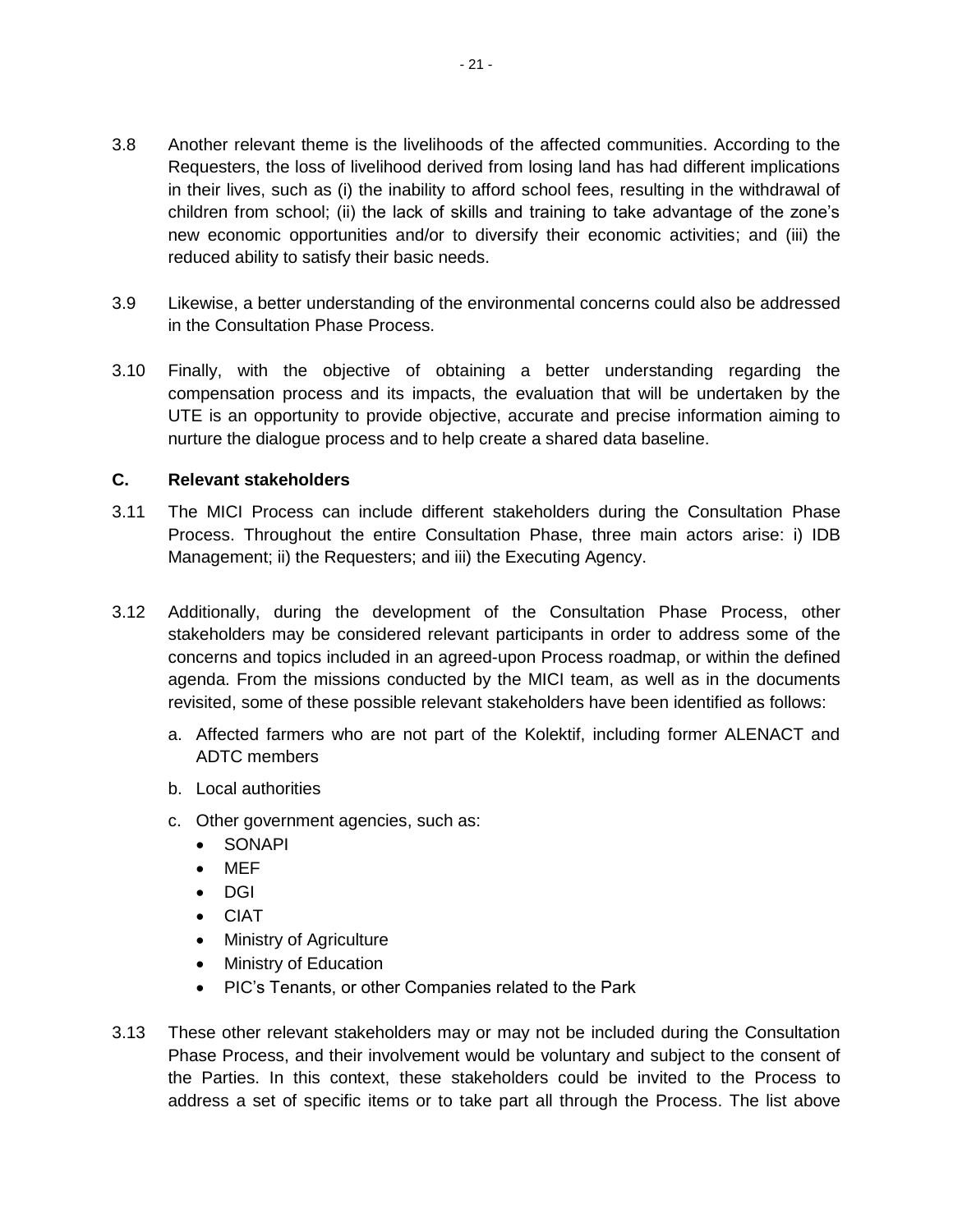should not be considered comprehensive or final. Parties will be free to mutually determine which other actors, if any, should be convened, as well as their roles within the Process.

#### <span id="page-30-0"></span>**D. Proposed methodology**

- 3.14 The proposed methodology to develop the Consultation Phase Process is a combination of different tools appropriate for various stages of a dialogue and Consultation Phase Process. For example, the MICI team may conduct bilateral meetings with the main and other relevant stakeholders, multi-stakeholder meetings, and possible joint fact-finding processes with the involvement of thematic experts.
- 3.15 A key part of the methodology will involve developing agreements between the Parties regarding important issues, such as: decision-making, representation and participation, communication among the stakeholders and with other relevant actors regarding the issues addressed in the Consultation Phase Process, and also a common roadmap to the development of the consultation. In this context, the methodology is seeing as adaptive to the needs of the Parties always within the framework of the MICI Policy requirements.
- 3.16 Finally, all stakeholders will be given time to review information provided, consult advisors and thematic experts as they see fit, according to their own needs over the course of this Process.

#### <span id="page-30-1"></span>**E. Resources required**

- 3.17 In light of the proposed methodology, the Process will be coordinated by MICI who will also be responsible for its planning, in close conversation with the Parties, so as to provide required resources under the consideration of efficiency and effectiveness under which MICI operates.
- 3.18 One of the key elements to accomplish MICI's goals in this Request is the availability of an experienced process designer and facilitator who is able to assist in the design and implementation of the dialogue process.
- 3.19 Regarding the bilateral and multi-stakeholder meetings, MICI will conduct missions to the country as per the Parties agreed Consultation Phase Process Plan. Given the local language, this will also include the necessity of hiring an interpreter to assist the team during the missions.
- 3.20 In this context, it is possible that the process will require the rental of conference rooms to carry out the meetings in places considered to be as neutral as possible. In cases where conference rooms are located far from the Requesters' location, relevant travel expenses will need to be considered to ensure their presence during the Consultation Phase Process.